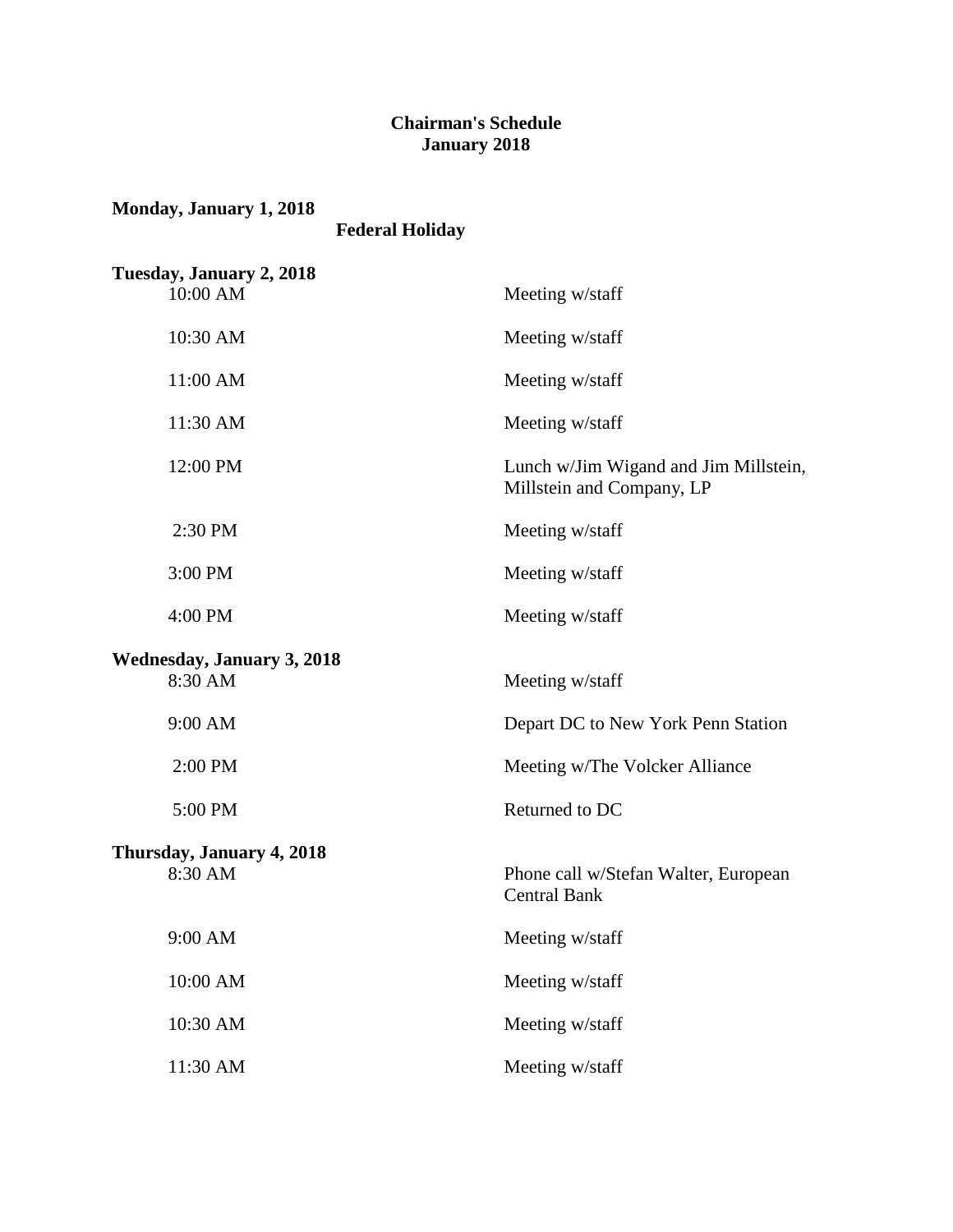| 12:30 PM                            | Meeting w/staff                                                        |
|-------------------------------------|------------------------------------------------------------------------|
| 1:30 PM                             | Meeting w/staff                                                        |
| 2:00 PM                             | Meeting w/staff                                                        |
| 3:00 PM                             | Meeting w/staff                                                        |
| 3:30 PM                             | Meeting w/staff                                                        |
| 4:00 PM                             | Meeting w/staff                                                        |
| 4:30 PM                             | Meeting w/staff                                                        |
| Friday, January 5, 2018<br>8:30 AM  | Phone call w/Julie Dickson, Associate<br>Professor, Somerville College |
| 9:00 AM                             | Meeting w/staff                                                        |
| 9:30 AM                             | Meeting w/staff                                                        |
| 10:00 AM                            | Meeting w/staff                                                        |
| 10:30 AM                            | Meeting w/staff                                                        |
| 11:00 AM                            | Depart FDIC to Baltimore                                               |
| 12:30 PM                            | Lunch w/Senator Sarbanes - Baltimore                                   |
| 4:30 PM                             | Meeting w/staff                                                        |
| Monday, January 8, 2018<br>10:30 AM | Meeting w/staff                                                        |
| 11:00 AM                            | Meeting w/staff                                                        |
| 12:00 PM                            | Lunch w/Ken Guenther                                                   |
| 1:30 PM                             | Meeting w/FDIC Vice Chairman Hoenig                                    |
| 2:00 PM                             | Meeting w/staff                                                        |
| 2:30 PM                             | Meeting w/staff                                                        |
| 3:00 PM                             | Meeting w/staff                                                        |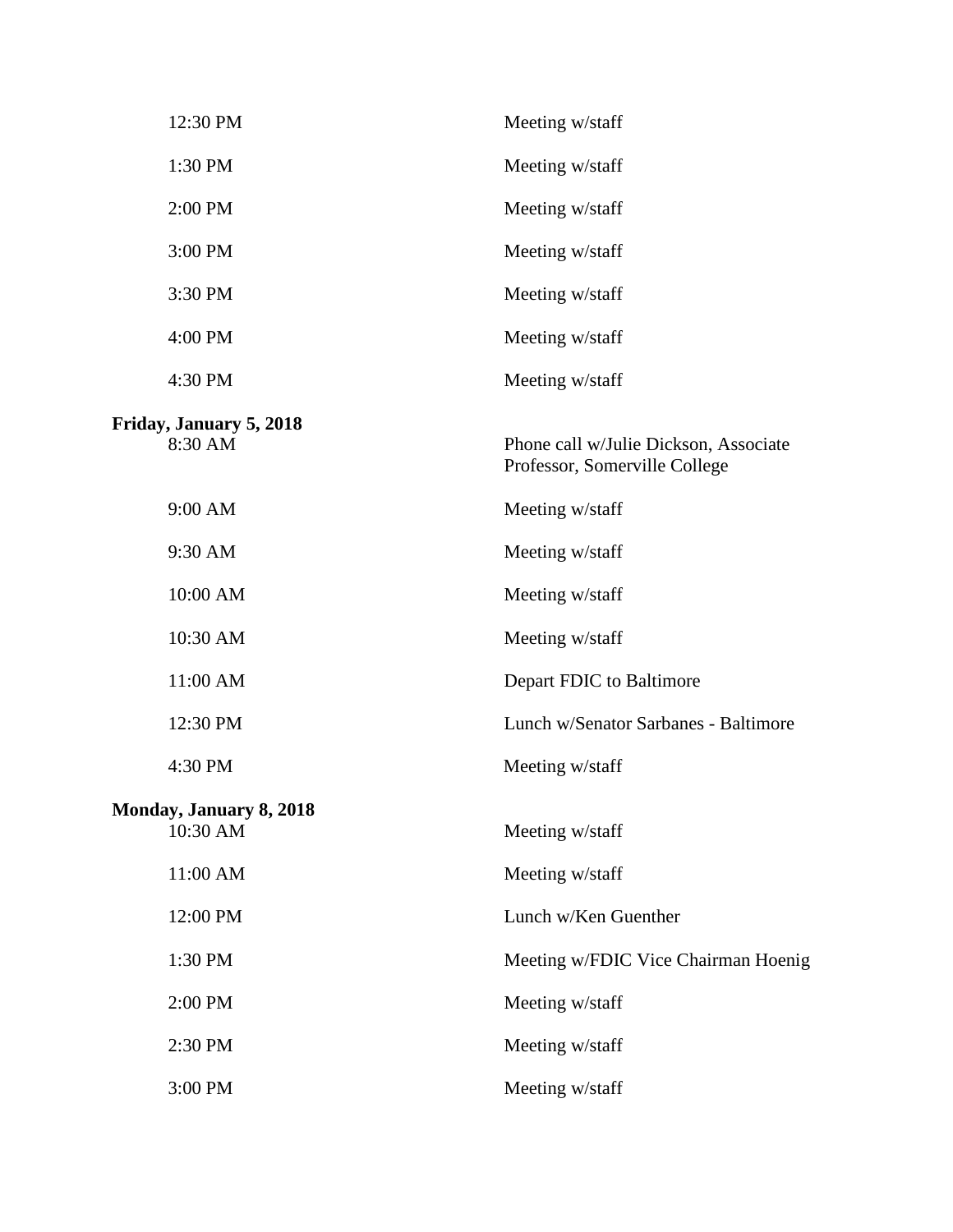| 3:30 PM                                       | Meeting w/staff                                                           |
|-----------------------------------------------|---------------------------------------------------------------------------|
| 4:30 PM                                       | Meeting w/staff                                                           |
| Tuesday, January 9, 2018<br>9:00 AM           | Meeting w/staff                                                           |
| 10:00 AM                                      | Meeting w/staff                                                           |
| 12:00 PM                                      | Lunch w/Vice Chairman Hoenig                                              |
| 2:00 PM                                       | Meeting and Phone call w/Puerto Rico<br><b>Steering Group</b>             |
| 4:00 PM                                       | Meeting w/staff                                                           |
| <b>Wednesday, January 10, 2018</b><br>8:00 AM | Phone call w/Bill Coen, Bank for<br><b>International Settlements</b>      |
| 9:30 AM                                       | Meeting w/staff                                                           |
| 10:00 AM                                      | Meeting w/staff                                                           |
| 11:00 AM                                      | Meeting w/staff                                                           |
| 11:30 AM                                      | Phone call/Randal Quarles, Vice Chairman,<br><b>FRB</b>                   |
| 12:45 PM                                      | Meeting w/Maryland Bankers Association –<br><b>Emerging Leaders Class</b> |
| 3:00 PM                                       | Meeting w/staff                                                           |
| 3:30 PM                                       | Meeting w/staff                                                           |
| 4:00 PM                                       | Meeting w/staff                                                           |
| 4:30 PM                                       | Meeting w/staff                                                           |
| Thursday, January 11, 2018<br>7:00 AM         | Depart DC to Kansas City                                                  |
| 11:30 AM                                      | All Hands Meeting w/Kansas City Regional<br>Office staff                  |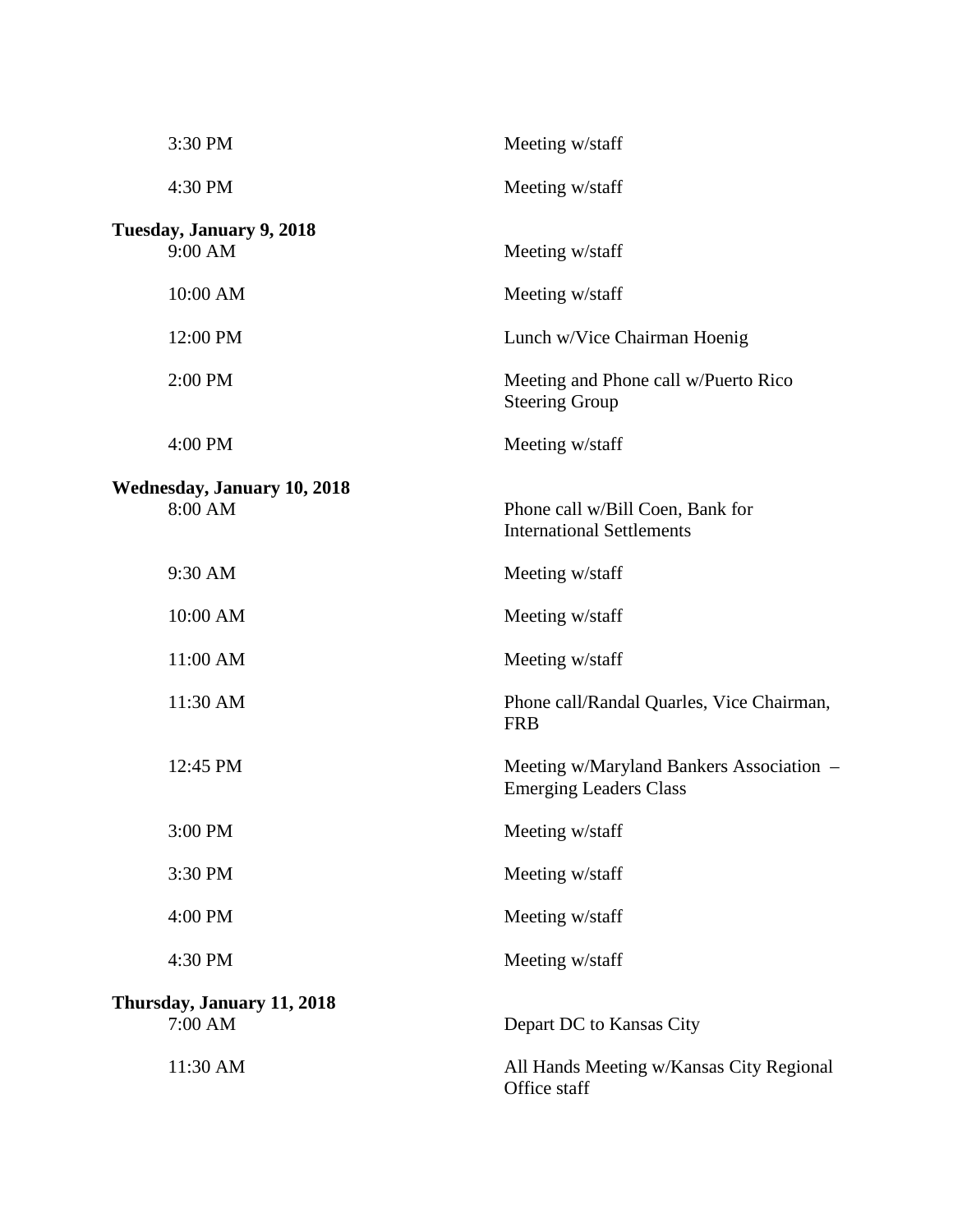| 5:45 PM                             | Depart Kansas City to DC                        |
|-------------------------------------|-------------------------------------------------|
| Friday, January 12, 2018<br>8:00 AM | <b>Breakfast w/Steve Harris</b>                 |
| 9:30 AM                             | Meeting w/staff                                 |
| 10:00 AM                            | Meeting w/staff                                 |
| 10:30 AM                            | Meeting w/staff                                 |
| 11:00 AM                            | Meeting w/staff                                 |
| 12:00 PM                            | Lunch w/Appointed Chairman Jelena<br>McWilliams |
| 2:30 PM                             | Meeting w/staff                                 |
| 3:00 PM                             | Phone call w/Craig Phillips, US Treasury        |
| 3:30 PM                             | Meeting w/staff                                 |
| 4:00 PM                             | Meeting w/staff                                 |
| 4:30 PM                             | Meeting w/staff                                 |

**Monday, January 15, 2018**

# **Federal Holiday**

| Tuesday, January 16, 2018 |                                                                       |
|---------------------------|-----------------------------------------------------------------------|
| 8:30 AM                   | Meeting w/staff                                                       |
| 10:00 AM                  | FDIC Board of Directors Meeting                                       |
| 11:00 AM                  | Meeting w/staff                                                       |
| 11:45 AM                  | Phone call Randal Quarles, Vice Chairman,<br><b>FRB</b>               |
| 12:00 PM                  | Lunch w/Michael Calhoun, President,<br>Center for Responsible Lending |
| $1:00$ PM                 | Meeting w/staff                                                       |
| $2:00$ PM                 | Meeting w/FDIC Vice Chairman Hoenig                                   |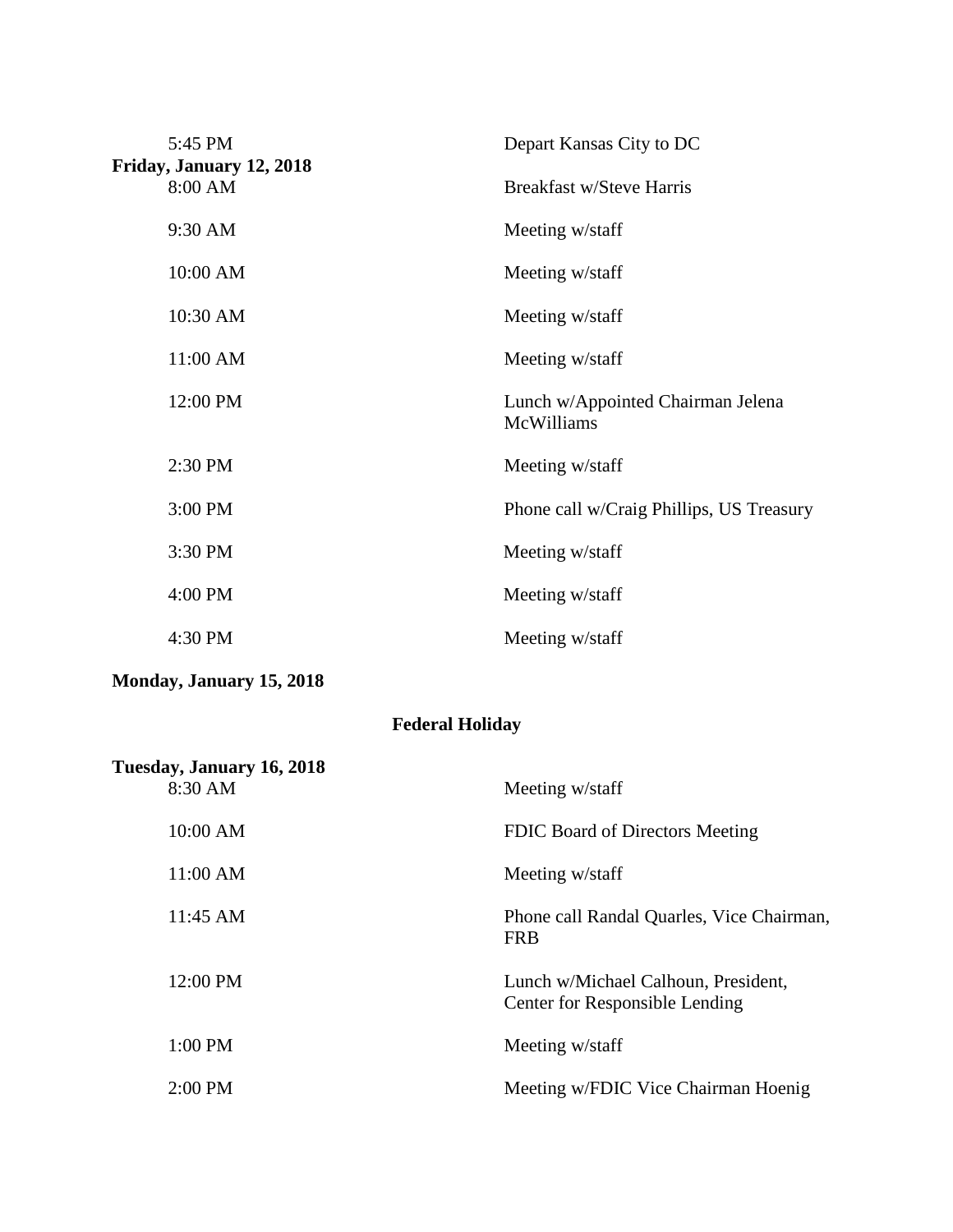| 2:30 PM                     | Meeting w/staff                                                                              |
|-----------------------------|----------------------------------------------------------------------------------------------|
| 3:00 PM                     | Meeting w/staff                                                                              |
| 4:00 PM                     | FBICC Senior Leaders' Principals Meeting<br>- US Treasury Building                           |
| Wednesday, January 17, 2018 |                                                                                              |
| 9:00 AM                     | Meeting w/Operating Committee                                                                |
| 10:30 AM                    | Meeting w/staff                                                                              |
| 11:30 AM                    | Phone call w/Randal Quarles, Vice<br>Chairman, FRB                                           |
| 11:45 AM                    | Meeting w/staff                                                                              |
| 12:00 PM                    | Lunch w/Jay Clayton, Chairman, SEC                                                           |
| 1:30 PM                     | Meeting w/staff                                                                              |
| 2:30 PM                     | Meeting w/staff                                                                              |
| 3:00 PM                     | Meeting w/staff                                                                              |
| 3:30 PM                     | Meeting w/staff                                                                              |
| 4:30 PM                     | Meeting w/staff                                                                              |
| 5:15 PM                     | Phone call w/OCC & FRB                                                                       |
| Thursday, January 18, 2018  |                                                                                              |
| 9:00 AM                     | Visit w/Mark Branson, CEO, Financial<br>Market Supervisory Authority (FINMA),<br>Switzerland |
| 10:00 AM                    | Meeting w/staff                                                                              |
| 2:00 PM                     | Meeting w/staff                                                                              |
| 3:00 PM                     | Meeting w/staff                                                                              |
| 3:30 PM                     | Meeting w/staff                                                                              |
| 4:00 PM                     | Meeting w/staff                                                                              |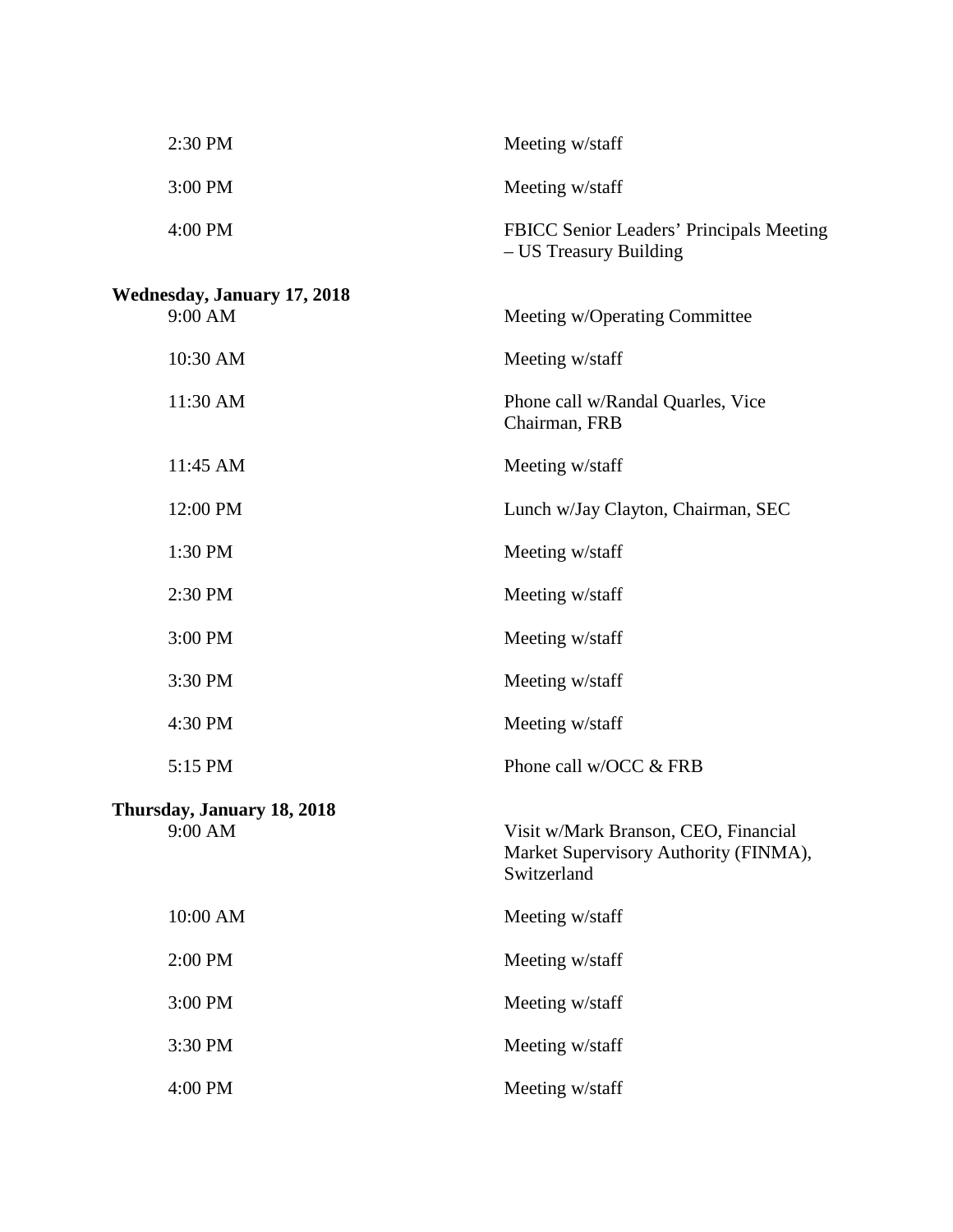| Friday, January 19, 2018<br>12:00 PM | Meeting w/staff         |
|--------------------------------------|-------------------------|
| 12:30 PM                             | Lunch w/Tom Curry       |
| $2:00$ PM                            | Meeting w/staff         |
| $2:30$ PM                            | Tape Chairman's Message |
| 3:30 PM                              | Meeting w/staff         |
| $4:00 \text{ PM}$                    | Meeting w/staff         |

#### **Monday, January 22, 2018**

| Monday, January 22, 2018  |                                                               |
|---------------------------|---------------------------------------------------------------|
| 8:30 AM                   | Meeting w/staff                                               |
| 10:00 AM                  | Meeting w/staff                                               |
| 11:30 AM                  | Meeting w/staff                                               |
| 12:00 PM                  | Lunch w/Patience Singleton, Advisory to the<br>Secretary, HUD |
| 1:00 PM                   | Meeting w/staff                                               |
| 1:30 PM                   | Meeting w/staff                                               |
| 2:00 PM                   | Meeting w/staff                                               |
| 3:00 PM                   | Phone call w/Lael Brainard, Governor, FRB                     |
| 3:30 PM                   | Meeting w/staff                                               |
| 4:00 PM                   | Meeting w/staff                                               |
| 4:30 PM                   | Meeting w/staff                                               |
| Tuesday, January 23, 2018 |                                                               |
| 7:00 AM                   | Depart Washington/Dulles to San Francisco                     |
| 10:30 AM                  | All Hands Meeting w/San Francisco<br>Regional Office staff    |
| 12:00 PM                  | Lunch w/Regional Senior Managers                              |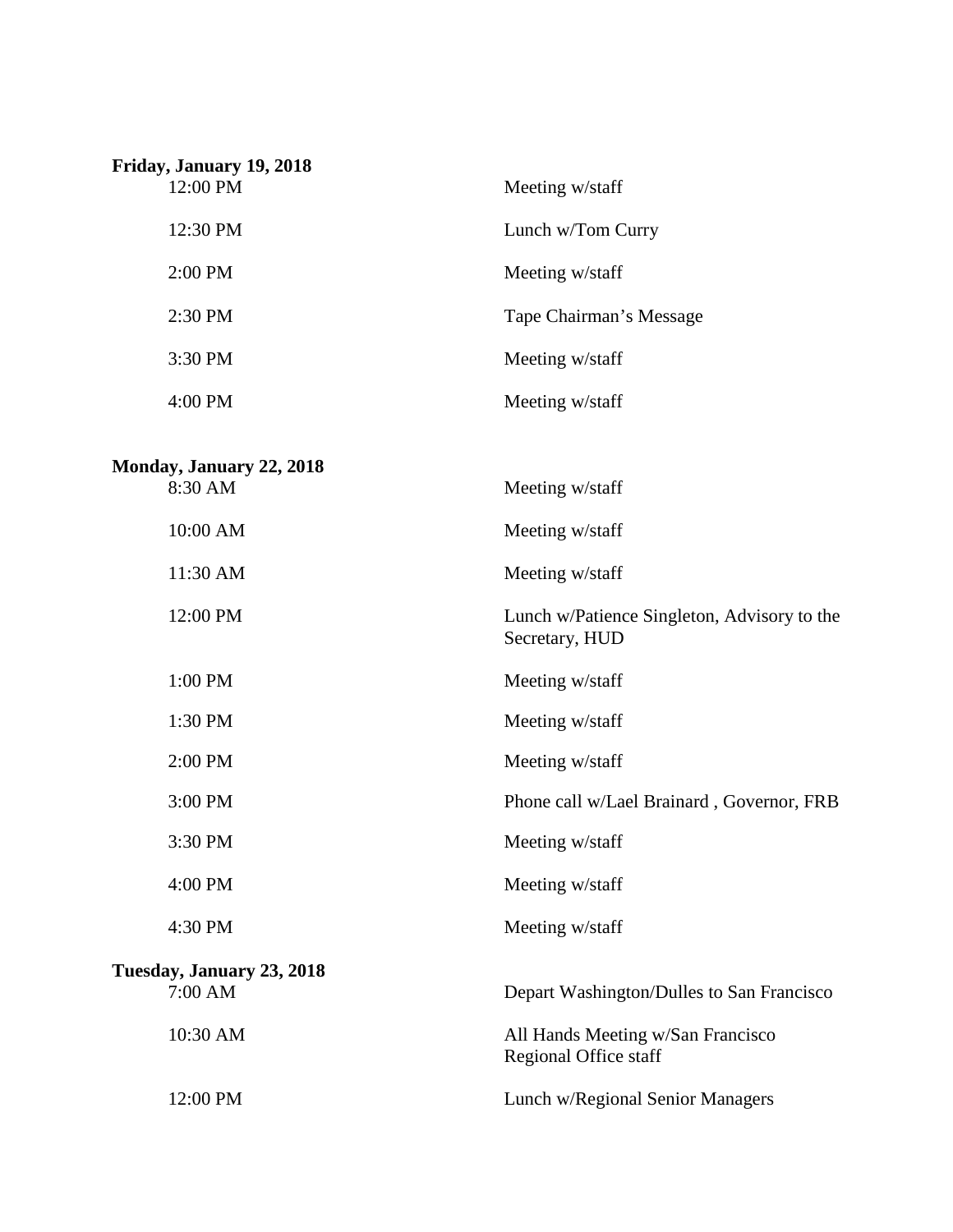| 1:00 PM                                       | Meeting w/Regional Director Kathy Moe                                                                                  |
|-----------------------------------------------|------------------------------------------------------------------------------------------------------------------------|
| 1:30 PM                                       | Depart San Francisco Regional Office to<br>San Francisco Airport                                                       |
| 4:00 PM                                       | Depart San Francisco to Chicago                                                                                        |
| <b>Wednesday, January 24, 2018</b><br>8:00 AM | Breakfast w/Chicago Regional Senior<br>Managers                                                                        |
| 9:00 AM                                       | All Hands meeting w/Chicago Regional<br>staff                                                                          |
| 10:00 AM                                      | Meeting w/Regional Director John Conneely                                                                              |
| 10:30 AM                                      | Depart Chicago Regional Office to O'Hare<br>airport                                                                    |
| 12:50 PM                                      | Depart O'Hare airport to<br>Washington/National                                                                        |
| 4:30 PM                                       | Meeting w/staff                                                                                                        |
| 5:30 PM                                       | Meeting w/staff                                                                                                        |
| Thursday, January 25, 2018<br>10:30 AM        | Meeting w/staff                                                                                                        |
| 11:00 AM                                      | Meeting w/staff                                                                                                        |
| 11:30 AM                                      | Meeting w/staff                                                                                                        |
| 12:00 PM                                      | Meeting w/staff                                                                                                        |
| 12:30 PM                                      | Lunch w/FDIC Vice Chairman Hoenig                                                                                      |
| 2:00 PM                                       | Meeting w/staff                                                                                                        |
| 4:00 PM                                       | Meeting w/Denis Beau, Deputy Governor<br>and Francois Haas, Chief Representative for<br>the Americas, Banque de France |
| 5:00 PM                                       | Meeting w/staff                                                                                                        |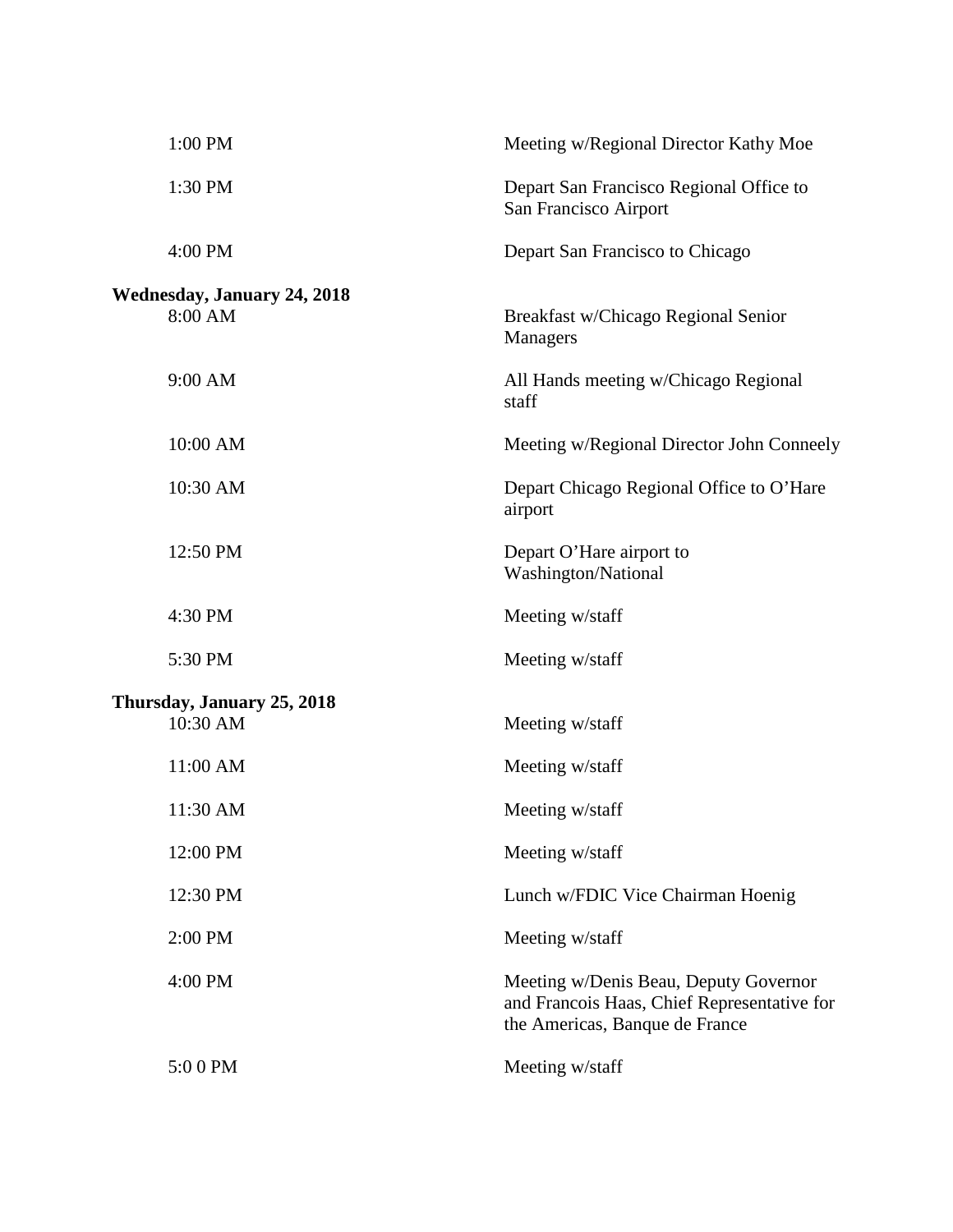| Friday, January 26, 2018             |                                                                              |
|--------------------------------------|------------------------------------------------------------------------------|
| 9:00 AM                              | Meeting w/staff                                                              |
| 10:00 AM                             | Meeting w/staff                                                              |
| 11:00 AM                             | Meeting w/staff                                                              |
| 12:00 PM                             | Meeting w/staff                                                              |
| 1:00 PM                              | Meeting w/staff                                                              |
| 1:30 PM                              | Meeting w/staff                                                              |
| 2:00 PM                              | Meeting w/staff                                                              |
| 3:00 PM                              | Meeting w/staff                                                              |
| 3:30 PM                              | Meeting w/staff                                                              |
| 4:00 PM                              | Meeting w/staff                                                              |
| Monday, January 29, 2018<br>10:30 AM | Phone call w/FRB/OCC                                                         |
| 11:00 AM                             | Meeting w/staff                                                              |
|                                      |                                                                              |
| 12:00 PM                             | Meeting w/staff                                                              |
| 12:30 PM                             | Lunch w/Leslie Woolley and Doyle Bartlett<br>Eris Group                      |
| 2:00 PM                              | Meeting w/staff                                                              |
| 4:00 PM                              | Meeting w/staff                                                              |
| 4:30 PM                              | Meeting w/staff                                                              |
| Tuesday, January 30, 2018<br>9:00 AM | Meeting w/Conference of State Bank<br>Supervisors (CSBS) Executive Committee |
| 11:30 AM                             | Meeting w/staff                                                              |
| 12:00 PM                             | Meeting w/staff                                                              |
| 2:00 PM                              | Phone call w/Andrew Olmem, White House                                       |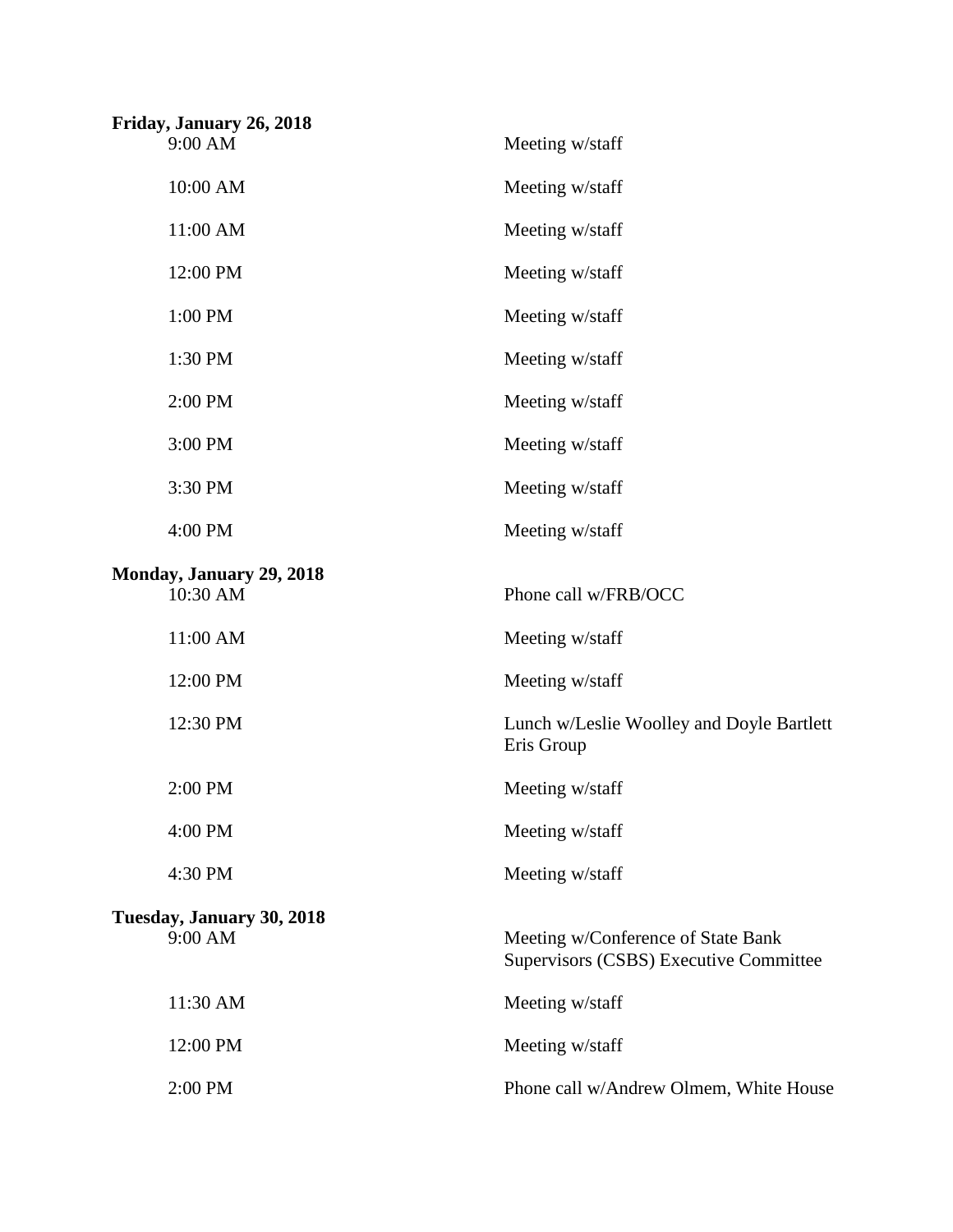| $2:15$ PM                                     | Meeting w/staff                                            |
|-----------------------------------------------|------------------------------------------------------------|
| $2:30$ PM                                     | Meeting w/staff                                            |
| $4:00 \text{ PM}$                             | Meeting w/staff                                            |
| 5:30 PM                                       | Women in Housing $&$ Finance (WHF)<br>Reception            |
| <b>Wednesday, January 31, 2018</b><br>7:00 AM | Depart Washington/Union to New York<br><b>Penn Station</b> |
| 10:30 AM                                      | Meeting w/New York Regional Office staff                   |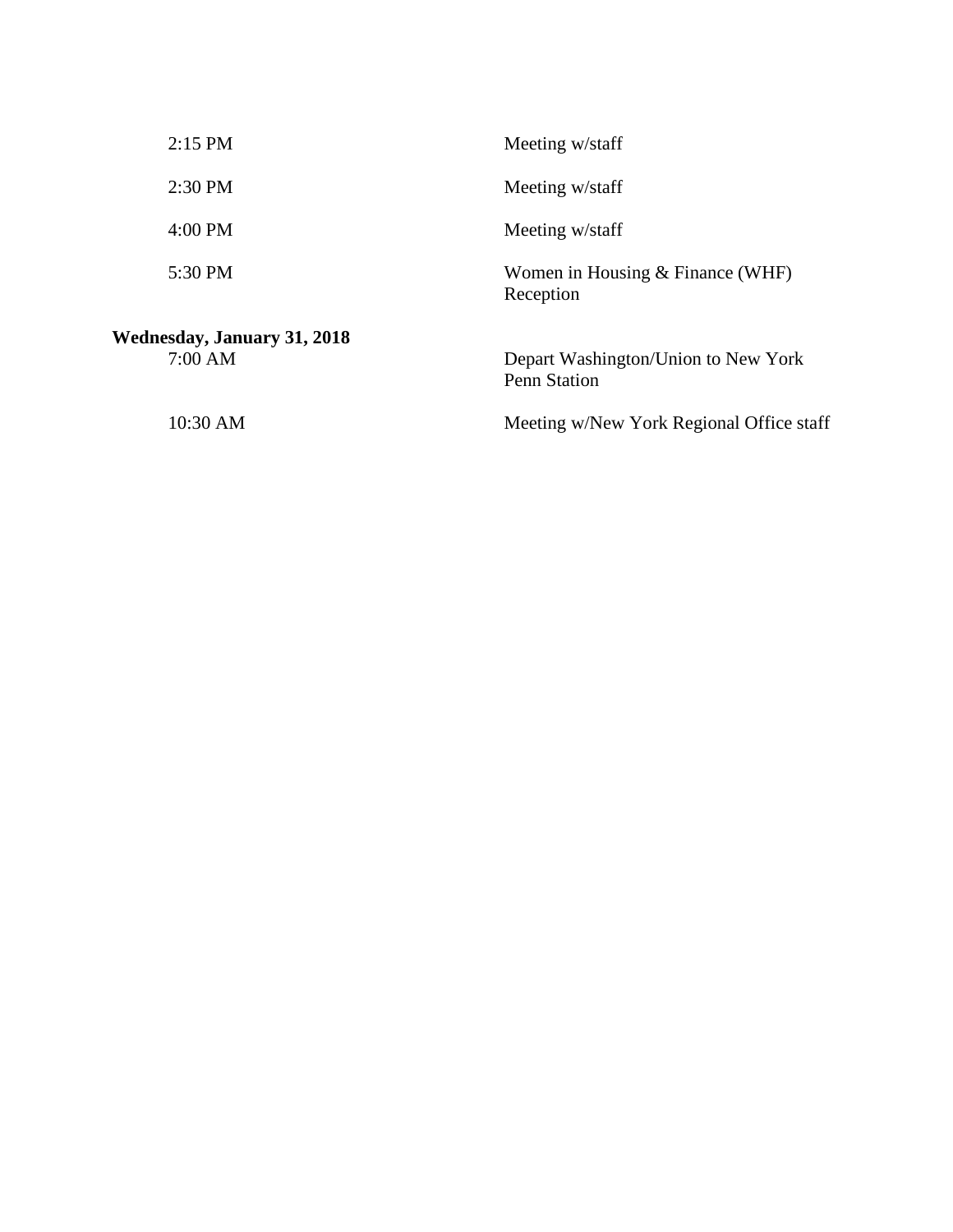### **Chairman's Schedule February 2018**

| Thursday, February 1, 2018<br>8:45 AM | Meeting w/staff                                                                     |
|---------------------------------------|-------------------------------------------------------------------------------------|
| 10:00 AM                              | Meeting w/staff                                                                     |
| 10:30 AM                              | Meeting w/staff                                                                     |
| 11:30 AM                              | Meeting w/staff                                                                     |
| 12:15 PM                              | Lunch w/FDIC Vice Chairman Hoenig                                                   |
| 2:30 PM                               | Meeting w/staff                                                                     |
| 3:00 PM                               | Meeting w/staff                                                                     |
| Friday, February 2, 2018<br>9:00 AM   | Phone call w/Daniele Nouy, Chair of the<br>Supervisory Board, European Central Bank |
| 9:30 AM                               | Meeting w/staff                                                                     |
| 10:00 AM                              | Meeting w/staff                                                                     |
| 10:30 AM                              | Meeting w/staff                                                                     |
| 11:00 AM                              | Meeting w/staff                                                                     |
| 11:15 AM                              | Meeting w/staff                                                                     |
| 11:30 AM                              | Meeting w/staff                                                                     |
| 12:15 PM                              | Lunch w/Commissioner Kara Stein, SEC                                                |
| 1:30 PM                               | Meeting w/staff                                                                     |
| 2:00 PM                               | Meeting w/staff                                                                     |
| 2:30 PM                               | Meeting w/staff                                                                     |
| 3:00 PM                               | Meeting w/staff                                                                     |
| 3:30 PM                               | Meeting w/staff                                                                     |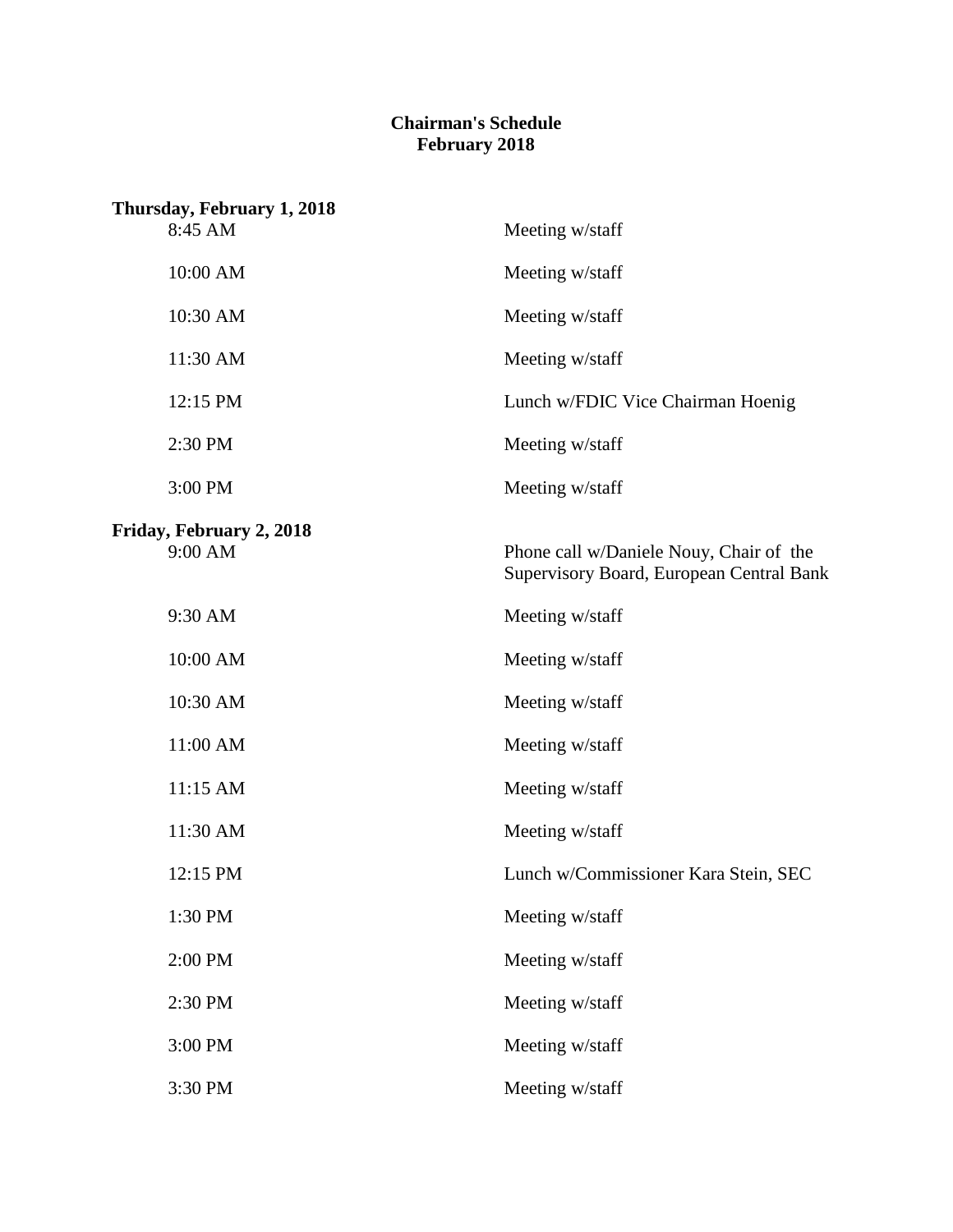| 4:00 PM                            | Phone call w/Evan Childs, Financial<br>Institute Examiner, FDIC                                                                                                  |
|------------------------------------|------------------------------------------------------------------------------------------------------------------------------------------------------------------|
| 4:30 PM                            | Meeting w/staff                                                                                                                                                  |
| Monday, February 5, 2018           |                                                                                                                                                                  |
| 9:00 AM                            | Meeting w/staff                                                                                                                                                  |
| 10:00 AM                           | Meeting w/staff                                                                                                                                                  |
| 11:00 AM                           | Meeting w/staff                                                                                                                                                  |
| 12:00 PM                           | Lunch w/Tony Reardon, National Treasury<br>Employees Union (NTEU)                                                                                                |
| 2:00 PM                            | Meeting w/staff                                                                                                                                                  |
| Tuesday, February 6, 2018          |                                                                                                                                                                  |
| 10:00 AM                           | Meeting w/Karen Thomas, Senior Executive<br>Vice President and Rebecca Romero Rainey,<br>President/CEO elect, Independent<br>Community Bankers of America (ICBA) |
| 10:30 AM                           | Phone call w/Stefan Walter                                                                                                                                       |
| 11:30 AM                           | Lunch w/Bill Isaac                                                                                                                                               |
| 2:00 PM                            | Meeting w/staff                                                                                                                                                  |
| 4:00 PM                            | Meeting w/staff                                                                                                                                                  |
| <b>Wednesday, February 7, 2018</b> |                                                                                                                                                                  |
| 10:00 AM                           |                                                                                                                                                                  |
|                                    | Meeting w/staff                                                                                                                                                  |
| 11:45 AM                           | Lunch w/Comptroller Joseph Otting, OCC<br>and Randal Quarles, Vice Chairman, FRB at<br><b>OCC</b> Office                                                         |
| 1:30 PM                            | Meeting w/staff                                                                                                                                                  |
| 2:30 PM                            | Meeting w/staff                                                                                                                                                  |
| 3:00 PM                            | Meeting w/staff                                                                                                                                                  |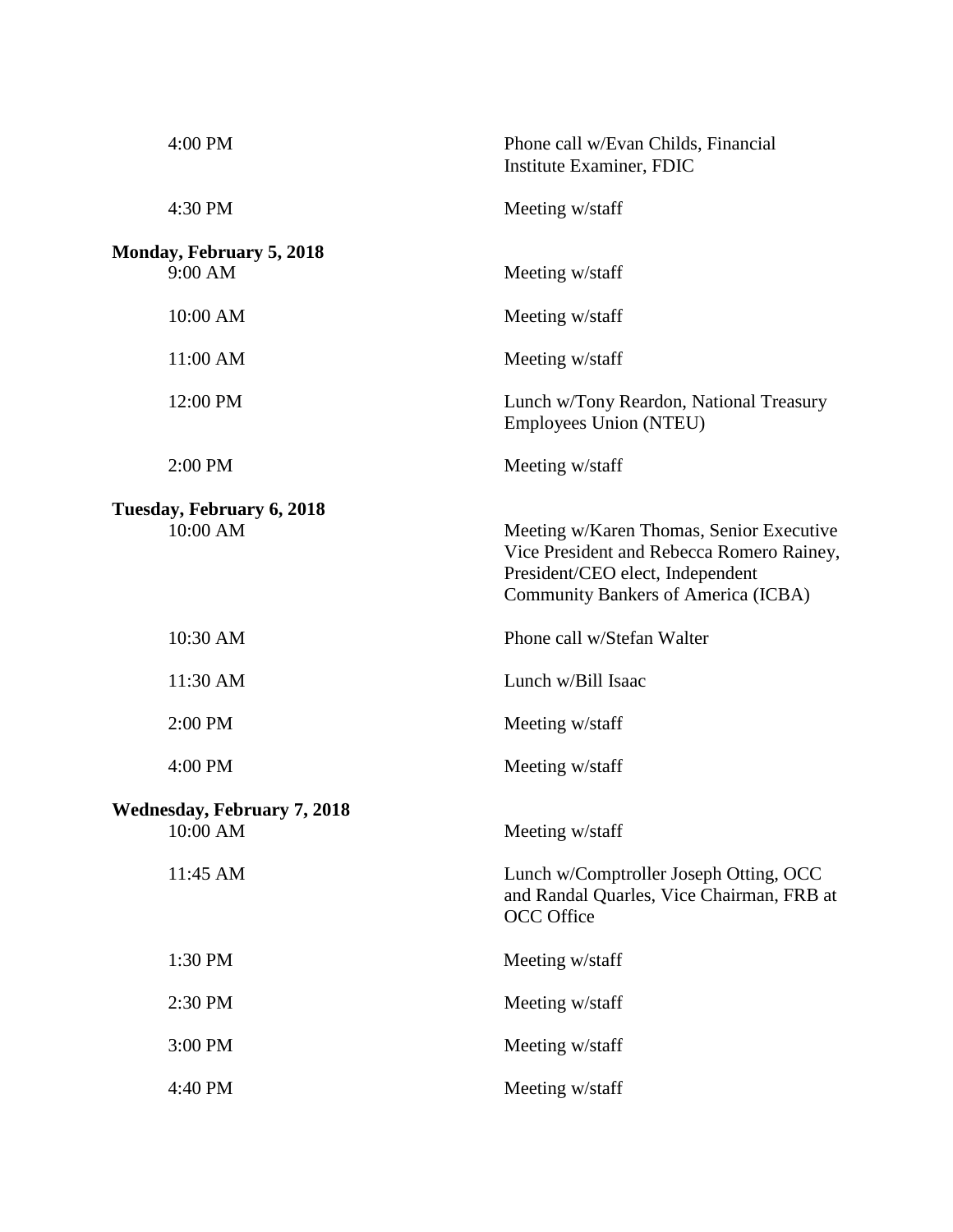#### **Thursday, February 8, 2018**

Travel: Atlanta, GA to visit Regional Office employees

| 5:30 PM                                | Meeting w/staff                                                                                                                                                              |
|----------------------------------------|------------------------------------------------------------------------------------------------------------------------------------------------------------------------------|
| Friday, February 9, 2018<br>8:00 AM    | <b>Breakfast w/Steve Harris</b>                                                                                                                                              |
| 9:00 AM                                | Meeting w/staff                                                                                                                                                              |
| 10:00 AM                               | Meeting w/staff                                                                                                                                                              |
| 11:00 AM                               | Meeting w/staff                                                                                                                                                              |
| 12:00 PM                               | Lunch w/Shawn Maher, Royal Bank of<br>Canada                                                                                                                                 |
| 1:30 PM                                | Meeting w/staff                                                                                                                                                              |
| 2:00 PM                                | Meeting w/staff                                                                                                                                                              |
| 3:00 PM                                | Meeting w/staff                                                                                                                                                              |
| 4:00 PM                                | Meeting w/staff                                                                                                                                                              |
| Monday, February 12, 2018<br>8:00 AM   | Breakfast w/Dennis Kelleher-<br><b>Better Markets</b>                                                                                                                        |
| 9:30 AM                                | Meeting w/staff                                                                                                                                                              |
| 12:00 PM                               | Lunch w/Keith Noreika, Simpson Thacher<br>Law Firm                                                                                                                           |
| 1:00 PM                                | Meeting w/staff                                                                                                                                                              |
| 2:30 PM                                | Meeting w/staff                                                                                                                                                              |
| 3:00 PM                                | Meeting w/Mark Branson, Chief Executive<br>Officer and Rupert Schaefer, Head of the<br>Strategic Services Division, Swiss, Financial<br>Market Supervisory Authority (FINMA) |
| Tuesday, February 13, 2018<br>10:00 AM | Attend Jay Powell Swearing-in Ceremony                                                                                                                                       |
|                                        |                                                                                                                                                                              |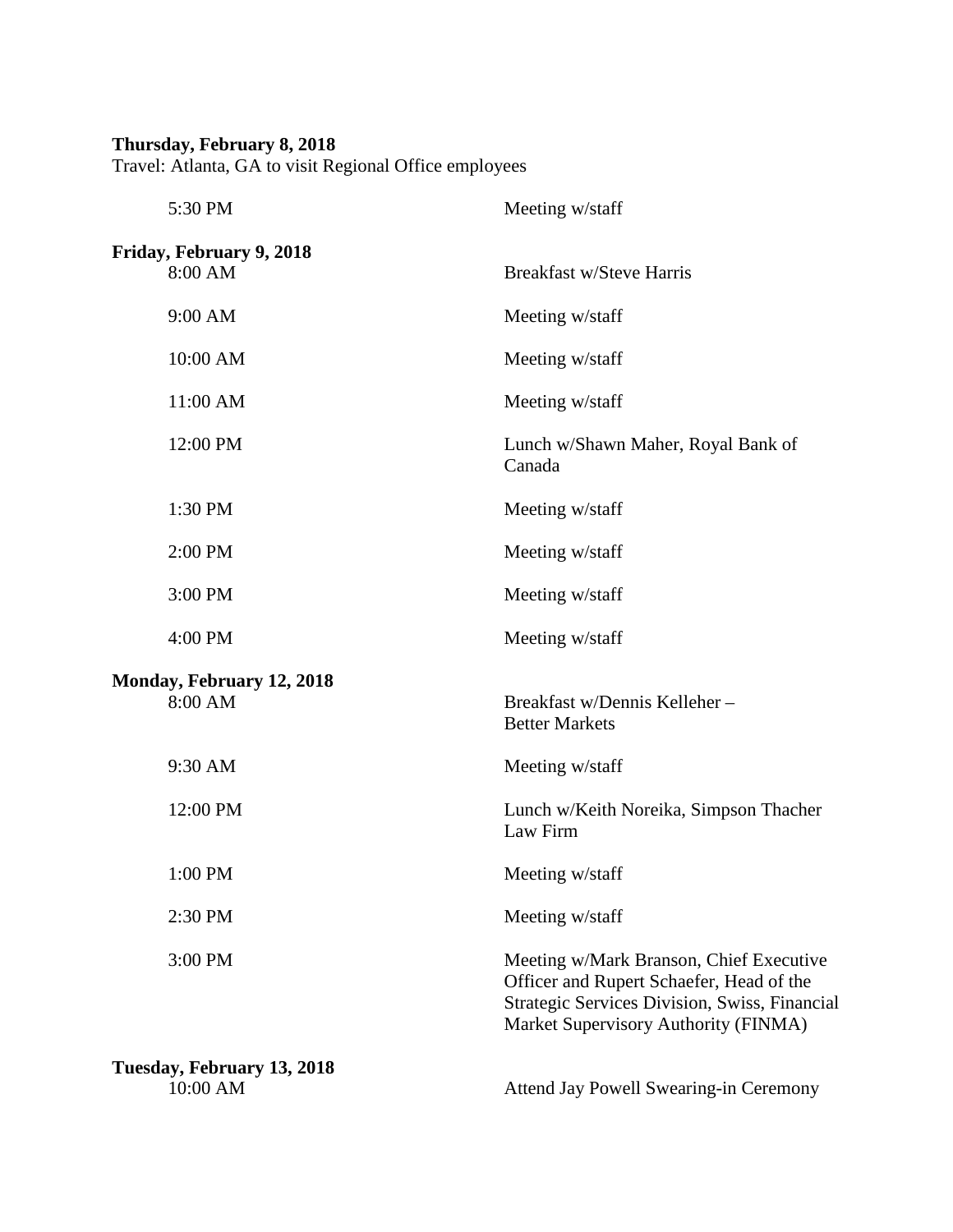| 12:00 PM                                       | Lunch w/Chairman J. Mark McWatters,<br>Nation Credit Union Administration<br>(NCUA)            |
|------------------------------------------------|------------------------------------------------------------------------------------------------|
| 2:00 PM                                        | Meeting w/staff                                                                                |
| 4:00 PM                                        | Meeting w/staff                                                                                |
| 5:30 PM                                        | <b>Attend Senator Bill Dodd Reception</b>                                                      |
| <b>Wednesday, February 14, 2018</b><br>8:30 AM | Breakfast w/Mike Krimminger, Cleary,<br>Gottlieb, Steen and Hamilton, LLP                      |
| 10:00 AM                                       | Meeting w/staff                                                                                |
| 10:30 AM                                       | Meeting w/staff                                                                                |
| 12:00 PM                                       | Lunch w/Leslie Woolley, Doyle Barlett                                                          |
| 2:00 PM                                        | Meeting w/staff                                                                                |
| 4:00 PM                                        | Phone call w/Mick Mulvaney, Acting<br>Director, Consumer Financial Protection<br>Bureau (CFPB) |
| 4:15 PM                                        | Meeting w/staff                                                                                |
| 4:30 PM                                        | Meeting w/staff                                                                                |
| Thursday, February 15, 2018<br>8:00 AM         | <b>Attend Michigan Bankers Association</b><br>Meeting                                          |
| 9:30 AM                                        | Meeting w/staff                                                                                |
| 10:00 AM                                       | Meeting w/staff                                                                                |
| 11:00 AM                                       | Meeting w/staff                                                                                |
| 12:30 PM                                       | Meeting w/staff                                                                                |
| 1:00 PM                                        | Meeting w/staff                                                                                |
| 2:00 PM                                        | Meeting w/staff                                                                                |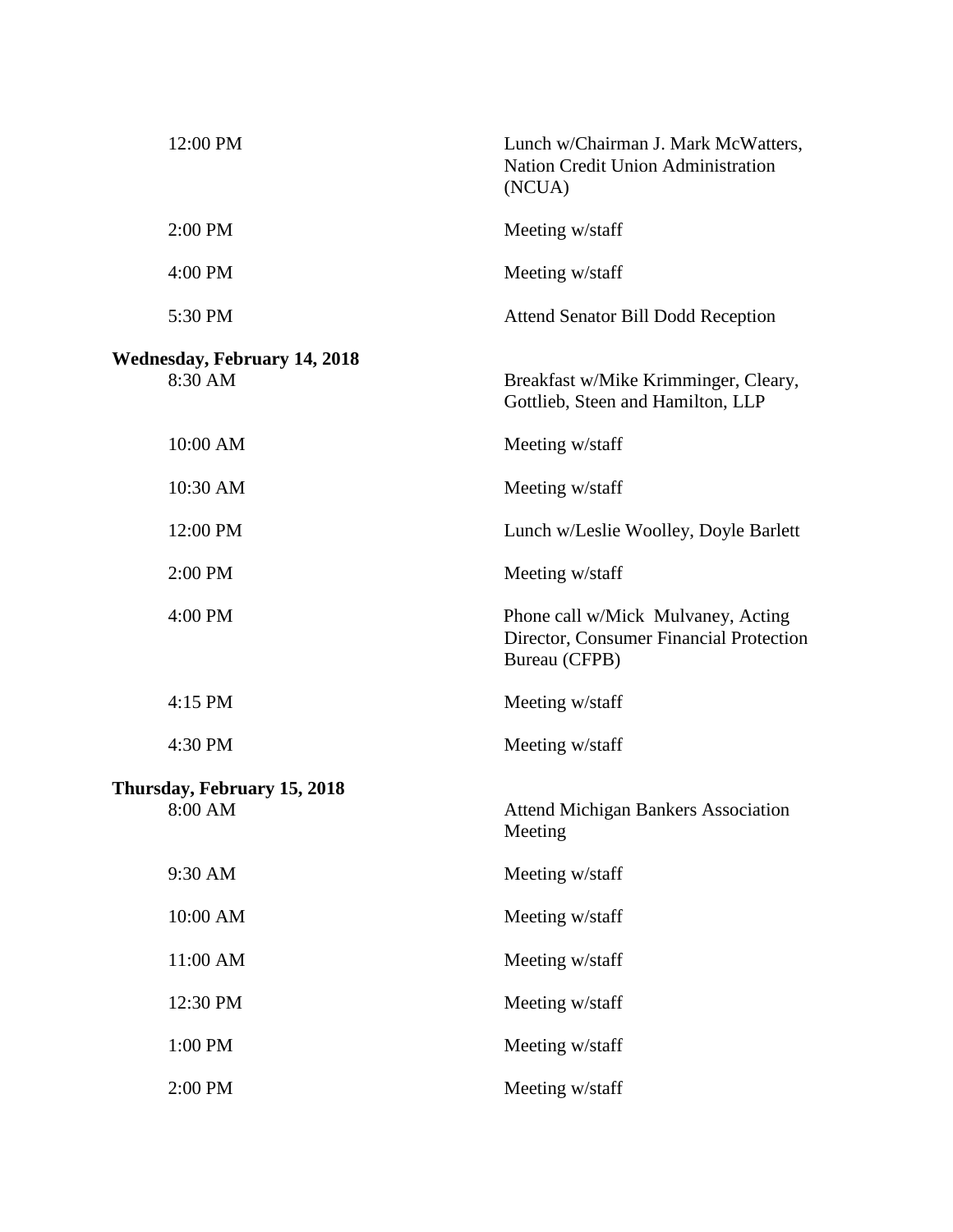| 4:00 PM                                             | Meeting w/staff                                                                     |  |
|-----------------------------------------------------|-------------------------------------------------------------------------------------|--|
| Friday, February 16, 2018<br>7:30 AM                | Depart Washington/Union Station to<br>Philadelphia – $30th$ Street Station          |  |
| 12:00 PM                                            | Remarks: The Wharton School, University<br>of Pennsylvania                          |  |
| 1:30 PM                                             | Lunch w/Faculty, The Wharton School,<br>University of Pennsylvania                  |  |
| 4:00 PM                                             | Depart Philadelphia 30 <sup>th</sup> Street Station to<br>Washington/Union Station  |  |
| Monday, February 19, 2018<br><b>Federal Holiday</b> |                                                                                     |  |
| Tuesday, February 20, 2018<br>7:30 AM               | Breakfast w/Aaron Klein, Brookings<br>Institute                                     |  |
| 9:00 AM                                             | Meeting w/staff                                                                     |  |
| 10:00 AM                                            | Meeting w/staff                                                                     |  |
| 11:00 AM                                            | Meeting w/staff                                                                     |  |
| 12:00 PM                                            | Lunch w/Debbie Matz                                                                 |  |
| 1:30 PM                                             | Meeting w/staff                                                                     |  |
| 2:00 PM                                             | Meeting w/staff                                                                     |  |
| 3:00 PM                                             | Meeting w/staff                                                                     |  |
| 4:00 PM                                             | Meeting w/staff                                                                     |  |
| 5:00 PM                                             | Meeting w/staff                                                                     |  |
| <b>Wednesday, February 21, 2018</b><br>8:30 AM      | Meeting w/staff                                                                     |  |
| 10:00 AM                                            | Phone call w/Daniele Nouy, Chair of the<br>Supervisory Board, European Central Bank |  |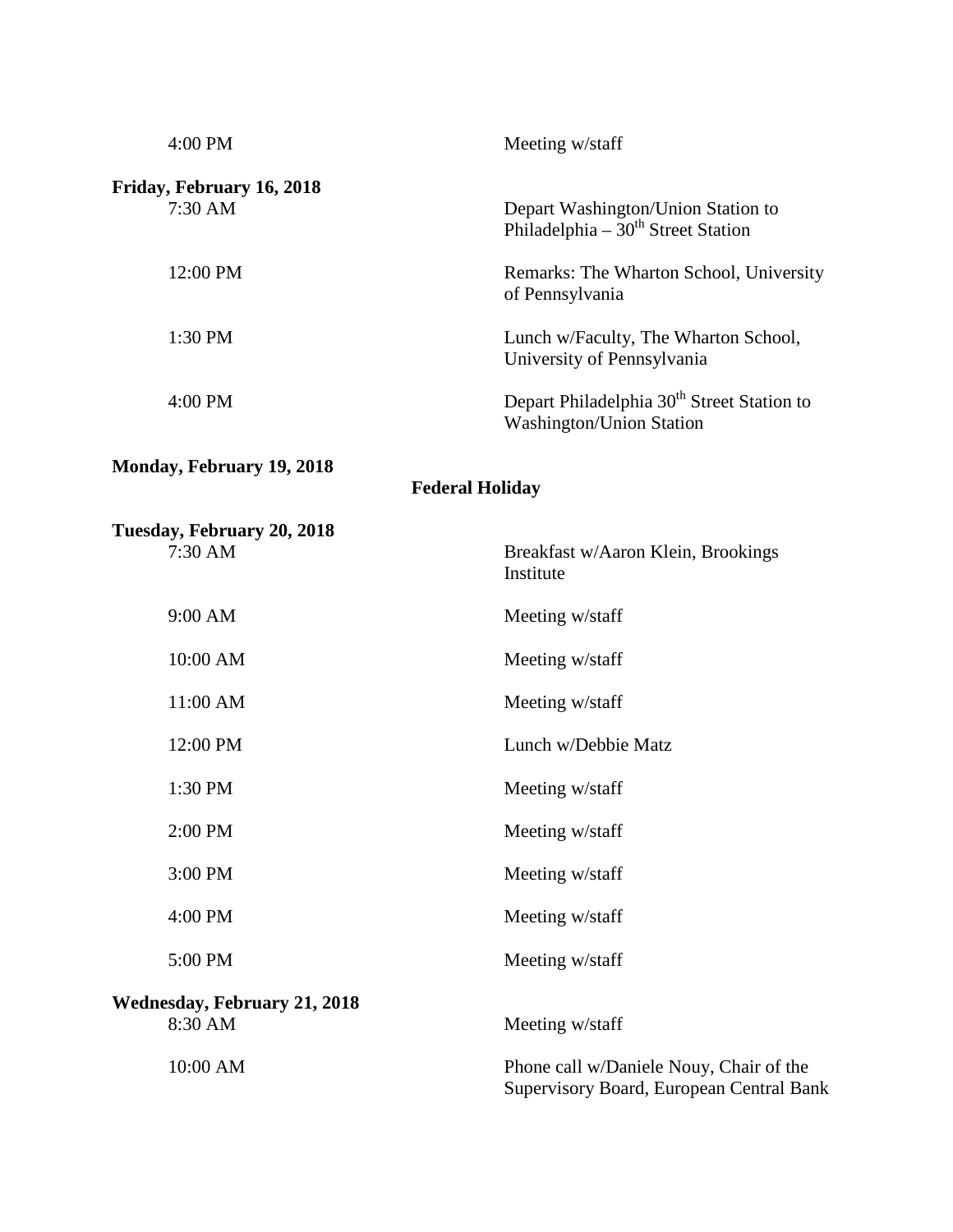| 11:00 AM                               | Meeting w/staff                                                              |
|----------------------------------------|------------------------------------------------------------------------------|
| 12:00 PM                               | Farewell lunch w/Barbara Hagenbaugh                                          |
| 1:30 PM                                | Meeting w/staff                                                              |
| 2:00 PM                                | Meeting w/staff                                                              |
| 4:00 PM                                | <b>Financial Stability Oversight Council</b><br>(FSOC) Meeting - US Treasury |
| Thursday, February 22, 2018<br>8:00 AM | <b>Breakfast w/Steve Harris</b>                                              |
| 9:00 AM                                | Meeting w/staff                                                              |
| 10:00 AM                               | Meeting w/staff                                                              |
| 10:30 AM                               | Meeting w/staff                                                              |
| 12:00 PM                               | Interagency luncheon w/FDIC/OCC/FRB -<br><b>FRB</b>                          |
| 1:30 PM                                | Meeting w/staff                                                              |
| 2:30 PM                                | Meeting w/staff                                                              |
| 3:00 PM                                | Remarks: Georgetown Law School - Jim<br>Milstein and Tim Massad              |
| Friday, February 23, 2018              |                                                                              |
| 8:00 AM                                | Breakfast w/Joseph Otting, Comptroller,<br>OCC                               |
| 9:30 AM                                | Meeting w/staff                                                              |
| 10:00 AM                               | Tentative Tape Chairman's Video                                              |
| 11:00 AM                               | Meeting w/staff                                                              |
| 12:00 PM                               | Lunch w/Andy Green, Center for American<br>Progress                          |
| 2:00 PM                                | Meeting w/staff                                                              |
| 2:45 PM                                | Phone call w/Governor Lael Brainard, FRB                                     |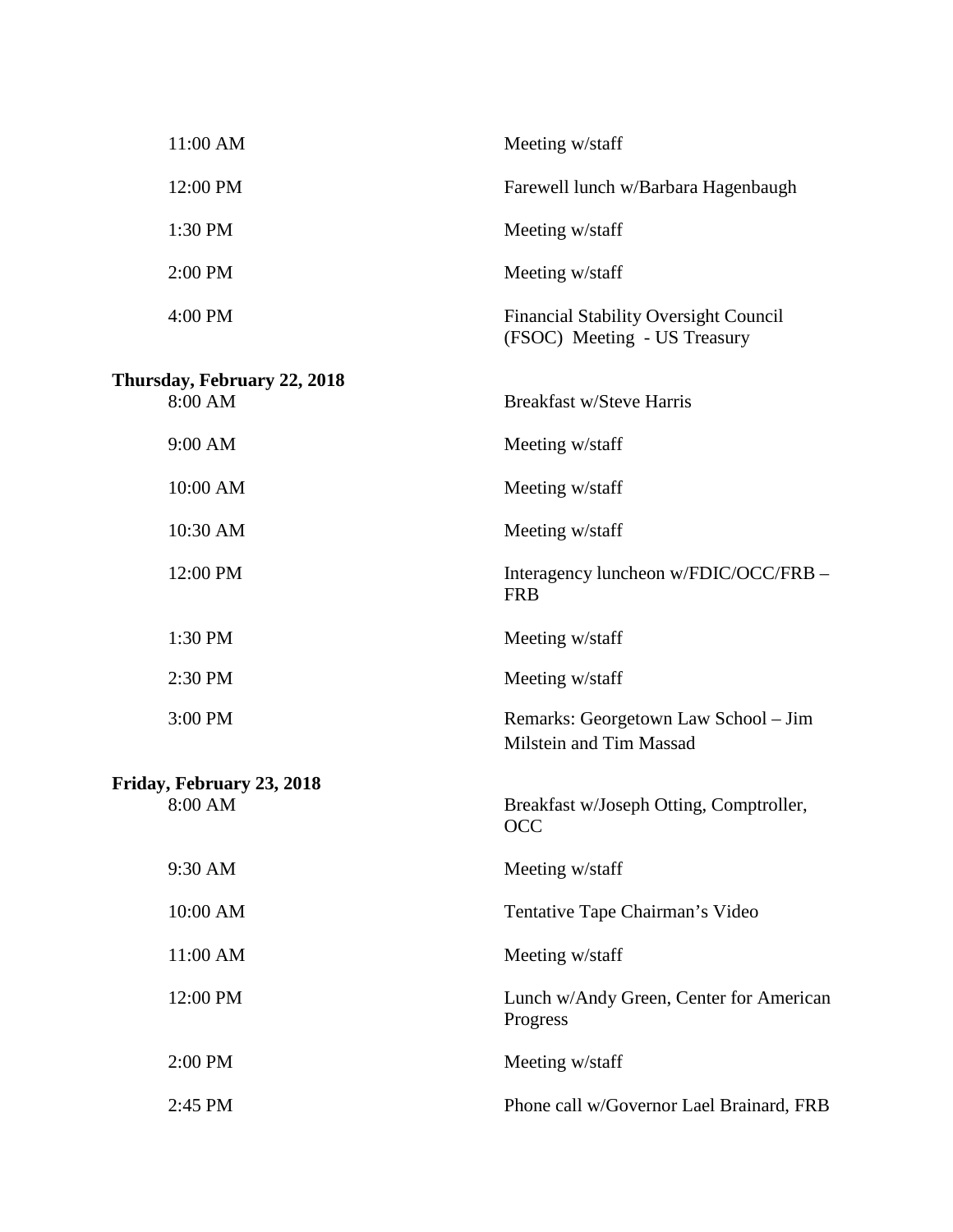| $3:00$ PM         | Meeting w/staff                                |
|-------------------|------------------------------------------------|
| $4:00 \text{ PM}$ | Phone call w/Puerto Rico Steering<br>Committee |
| 4:30 PM           | Meeting w/staff                                |

| Monday, February 26, 2018  |                                                                    |
|----------------------------|--------------------------------------------------------------------|
| 9:00 AM                    | Phone call w/OCC & FRB                                             |
| 10:30 AM                   | Meeting w/staff                                                    |
| 11:00 AM                   | Meeting w/staff                                                    |
| 12:00 PM                   | Lunch w/Tim Massad, Commodity Futures<br><b>Trading Commission</b> |
| 1:30 PM                    | Meeting w/staff                                                    |
| 2:00 PM                    | Meeting w/staff                                                    |
| 3:00 PM                    | Phone call w/FDIC Vice Chairman Hoenig                             |
| 3:30 PM                    | Meeting w/staff                                                    |
| Tuesday, February 27, 2018 |                                                                    |
| 8:30 AM                    | Meeting w/staff                                                    |
| 10:30 AM                   | Meeting w/staff                                                    |
| 11:00 AM                   | Meeting w/staff                                                    |
| 11:30 AM                   | Meeting w/staff                                                    |
| 12:00 PM                   | Meeting w/staff                                                    |
| 12:30 PM                   | Meeting w/staff                                                    |
| 1:30 PM                    | Meeting w/staff                                                    |
| 2:30 PM                    | Meeting w/staff                                                    |
| 3:30 PM                    | Meeting w/staff                                                    |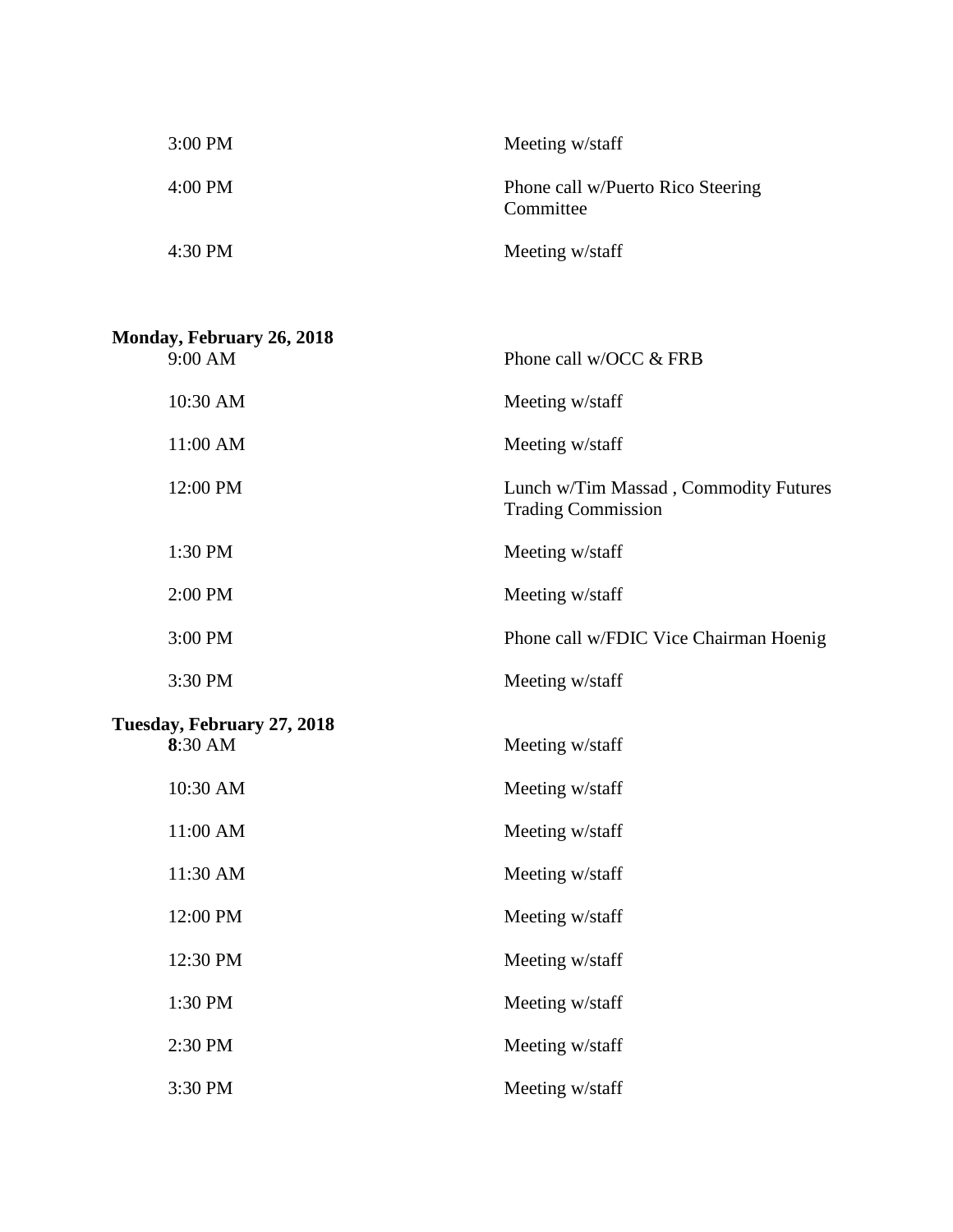| 4:00 PM                                        | Meeting w/staff                                          |
|------------------------------------------------|----------------------------------------------------------|
| 4:30 PM                                        | Meeting w/staff                                          |
| <b>Wednesday, February 28, 2018</b><br>8:30 AM | Meeting w/staff                                          |
| 10:00 AM                                       | Interview w/Ryan Tracy, Wall Street Journal              |
| 11:00 AM                                       | Florida Bankers Association Visit – Capitol<br>Hill Club |
| 1:00 PM                                        | Meeting w/staff                                          |
| 1:30 PM                                        | Meeting w/staff                                          |
| 2:00 PM                                        | Meeting w/staff                                          |
| 2:30 PM                                        | Meeting w/staff                                          |
| 3:00 PM                                        | Meeting w/staff                                          |
| 4:30 PM                                        | Meeting w/staff                                          |
| 5:00 PM                                        | Phone call w/Mick Mulvaney, Acting<br>Director CFPB      |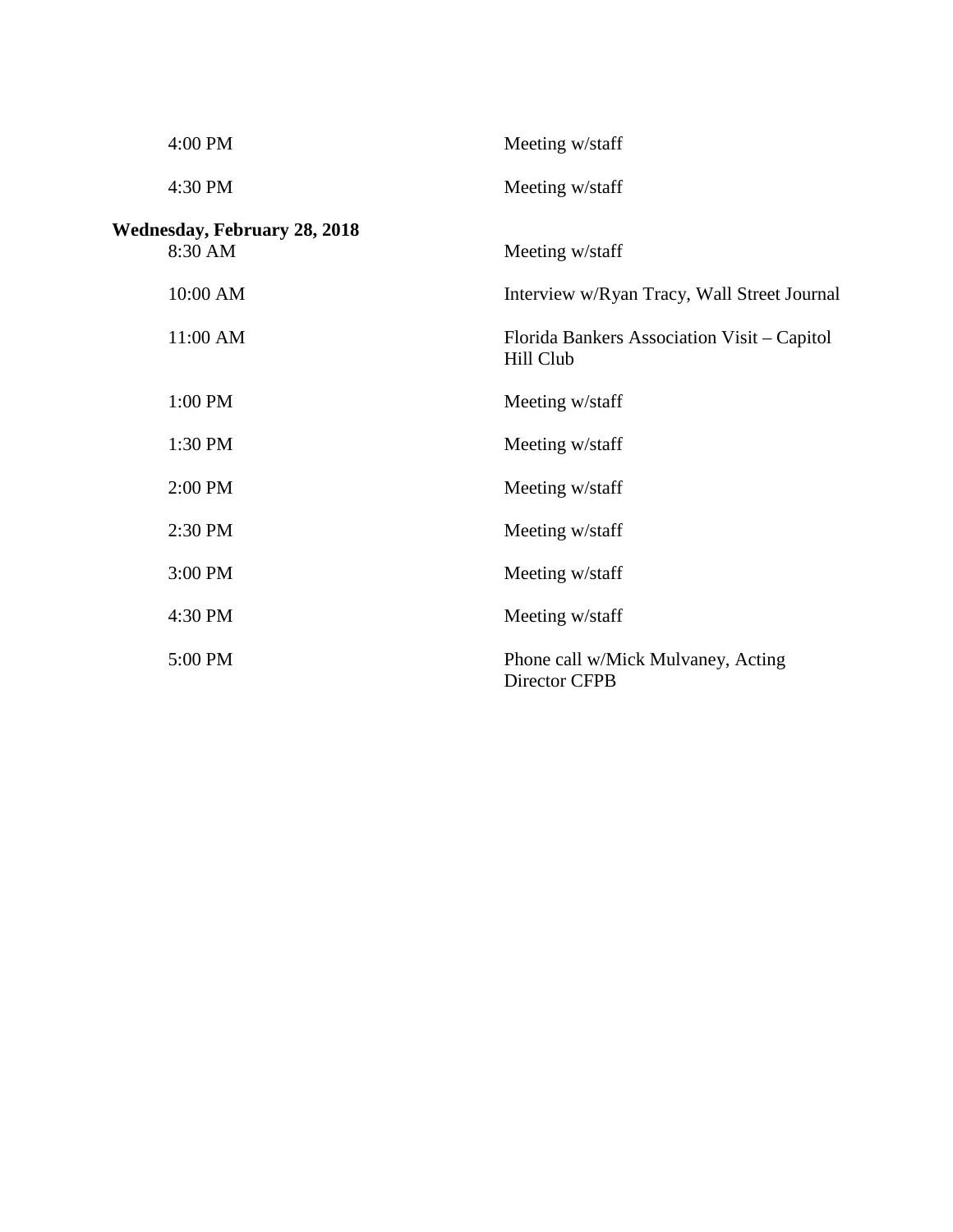### **Chairman's Schedule March 2018**

| Thursday, March 1, 2018 |                                                         |
|-------------------------|---------------------------------------------------------|
| 6:58 AM                 | Depart Washington/National to Dallas, TX                |
| 10:45 AM                | All Hands Meeting w/Dallas Regional<br>Office staff     |
| 11:30 AM                | Meeting w/staff                                         |
| 12:00 PM                | Lunch w/Dallas Regional Office Senior<br>Executives     |
| 1:00 PM                 | Meeting w/Regional Director Kristie<br>Elmquist         |
| 1:35 PM                 | Depart Dallas Regional Office to<br>Washington/National |
| Friday, March 2, 2018   |                                                         |
| 9:30 AM                 | Meeting w/staff                                         |
| 10:00 AM                | Visit w/Judge Shelley Chapman, US Courts,<br>New York   |
| 10:30 AM                | Meeting w/staff                                         |
| 11:00 AM                | Meeting w/staff                                         |
| 3:00 PM                 | Meeting w/staff                                         |
| Monday, March 5, 2018   |                                                         |
| 10:00 AM                | Meeting w/staff                                         |
| 10:30 AM                | Meeting w/staff                                         |
| 11:45 AM                | Interagency phone call w/FRB and OCC                    |
| 1:30 PM                 | Meeting w/staff                                         |
| 2:00 PM                 | Meeting w/staff                                         |
| 2:30 PM                 | Meeting w/staff                                         |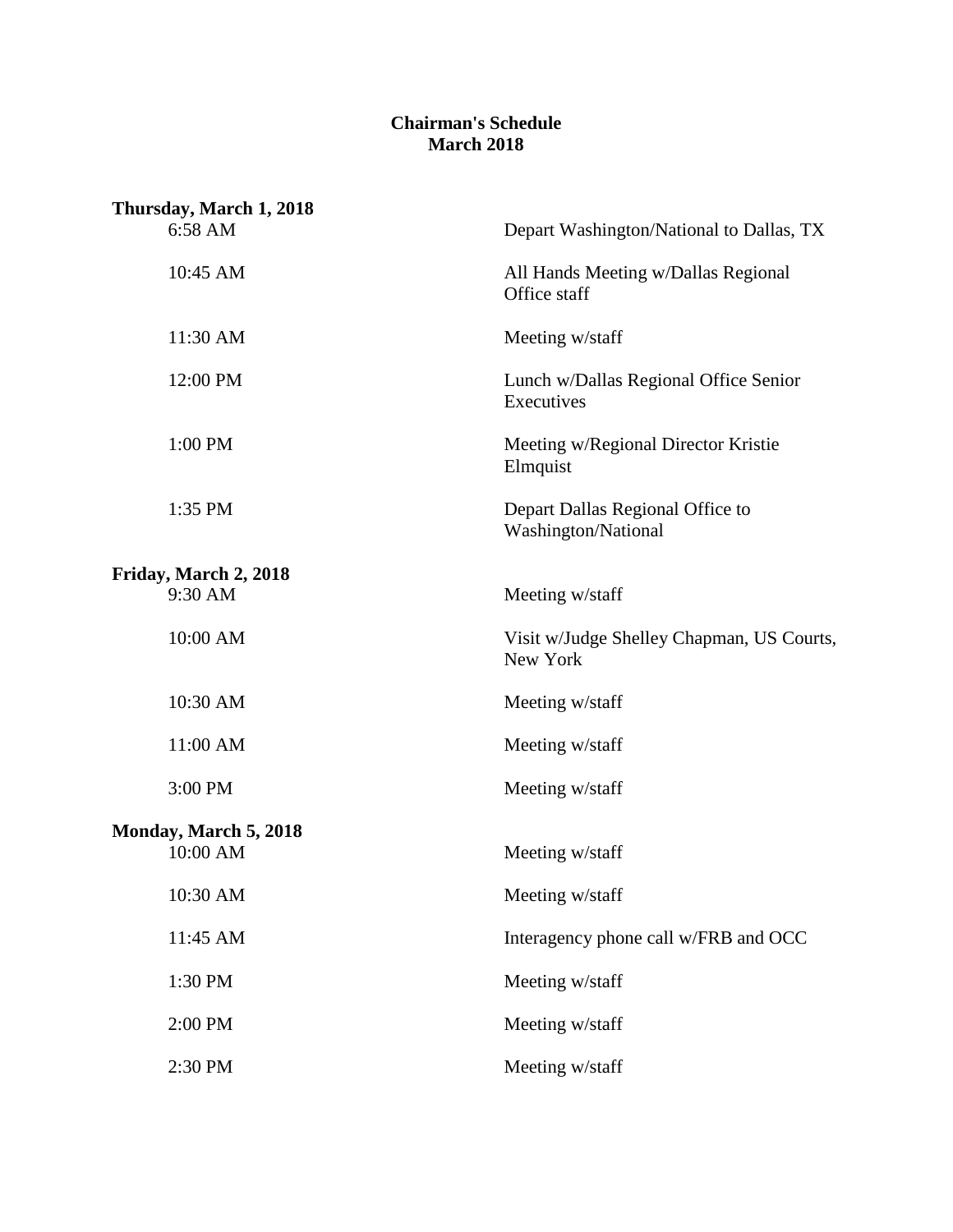| 3:00 PM                                    | Meeting w/staff                                                         |
|--------------------------------------------|-------------------------------------------------------------------------|
| 4:30 PM                                    | Meeting w/staff                                                         |
| 5:00 PM                                    | Meeting w/staff                                                         |
| 6:00 PM                                    | Phone call w/Paul Nash, Industrial &<br>Commerical Bank of China (ICBC) |
| Tuesday, March 6, 2018<br>9:30 AM          | Meeting w/staff                                                         |
| 10:00 AM                                   | Meeting w/staff                                                         |
| 10:30 AM                                   | Meeting w/staff                                                         |
| 11:30 AM                                   | Lunch w/staff                                                           |
| 1:30 PM                                    | Meeting w/staff                                                         |
| 2:00 PM                                    | Meeting w/staff                                                         |
| 2:30 PM                                    | Meeting w/staff                                                         |
| 4:00 PM                                    | Meeting w/Natalie Nicolas                                               |
| <b>Wednesday, March 7, 2018</b><br>9:00 AM | Meeting w/staff                                                         |
| 9:30 AM                                    | Meeting w/staff                                                         |
| 10:00 AM                                   | Meeting w/staff                                                         |
| 11:00 AM                                   | Meeting w/staff                                                         |
| 12:00 PM                                   | Meeting w/staff                                                         |
| 1:30 PM                                    | Meeting w/staff                                                         |
| 2:30 PM                                    | Meeting w/Mike Gibson, Director, Program<br>Direction Section, FRB      |
| 3:30 PM                                    | Meeting w/staff                                                         |

4:30 PM Meeting w/staff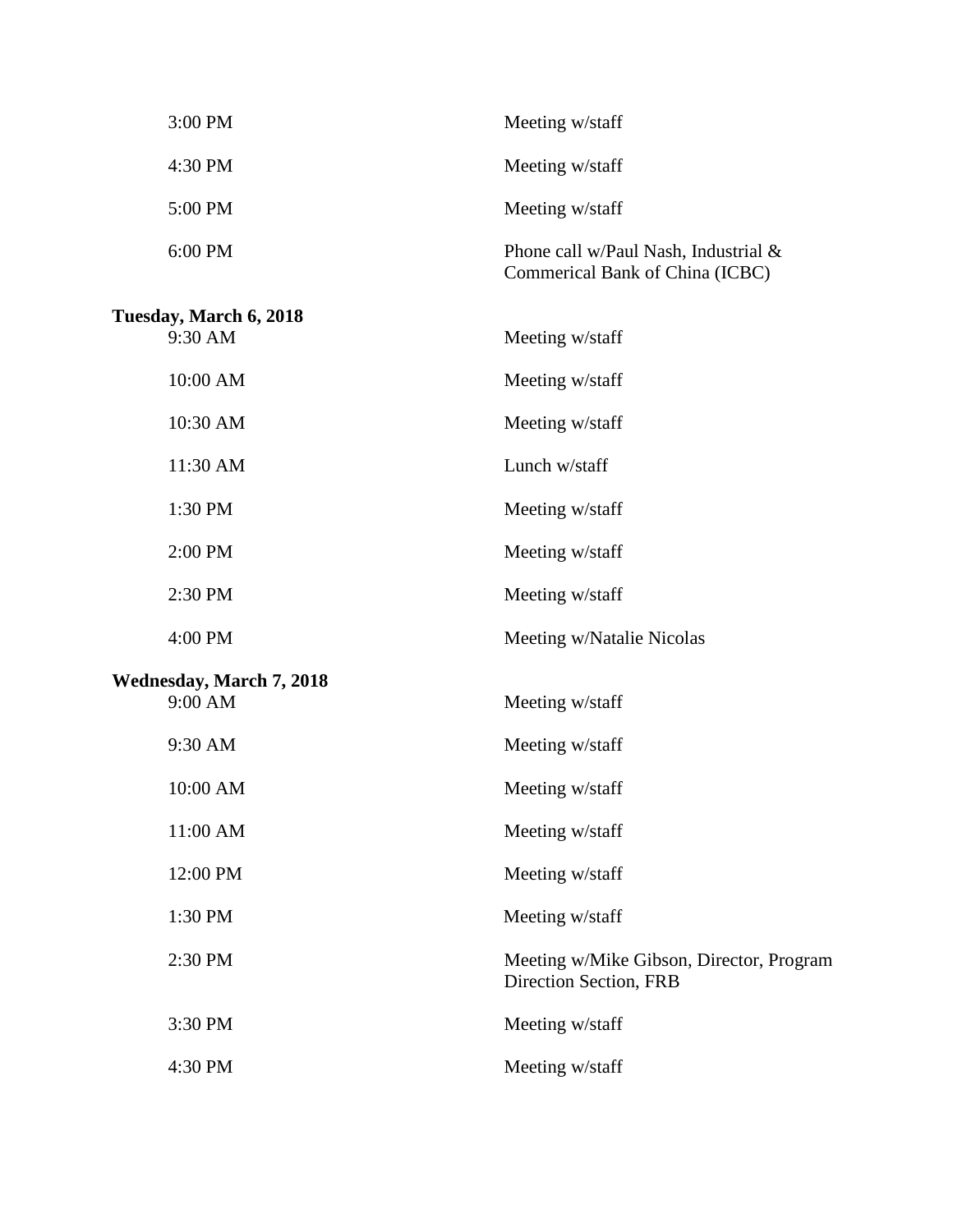| 5:00 PM                            | Meeting w/staff                                                          |
|------------------------------------|--------------------------------------------------------------------------|
| Thursday, March 8, 2018<br>8:30 AM | Meeting w/staff                                                          |
| 9:00 AM                            | Meeting w/Delaware Bankers Association                                   |
| 10:00 AM                           | Meeting w/staff                                                          |
| 10:30 AM                           | Phone call w/Elke Koenig, Chair, Single<br><b>Resolution Board (SRB)</b> |
| 11:45 AM                           | Lunch w/Chair Jerome Powell, FRB                                         |
| 1:00 PM                            | Cross-Agency Crypto Working Group<br>Meeting – US Treasury               |
| 3:00 PM                            | Meeting w/staff                                                          |
| 3:30 PM                            | Meeting w/staff                                                          |
| 4:00 PM                            | Meeting w/staff                                                          |
| 4:30 PM                            | Meeting w/staff                                                          |
| 5:00 PM                            | Meeting w/staff                                                          |
| Friday, March 9, 2018<br>9:00 AM   | Meeting w/staff                                                          |
| 9:30 AM                            | Meeting w/staff                                                          |
| 10:30 AM                           | Meeting w/staff                                                          |
| 11:30 AM                           | Meeting w/staff                                                          |
| 12:00 PM                           | Meeting w/staff                                                          |
| 1:00 PM                            | Meeting w/staff                                                          |
| 2:00 PM                            | Phone call w/Randal Quarles, Vice<br>Chairman, FRB                       |
| 2:30 PM                            | Meeting w/staff                                                          |
| 3:00 PM                            | Meeting w/staff                                                          |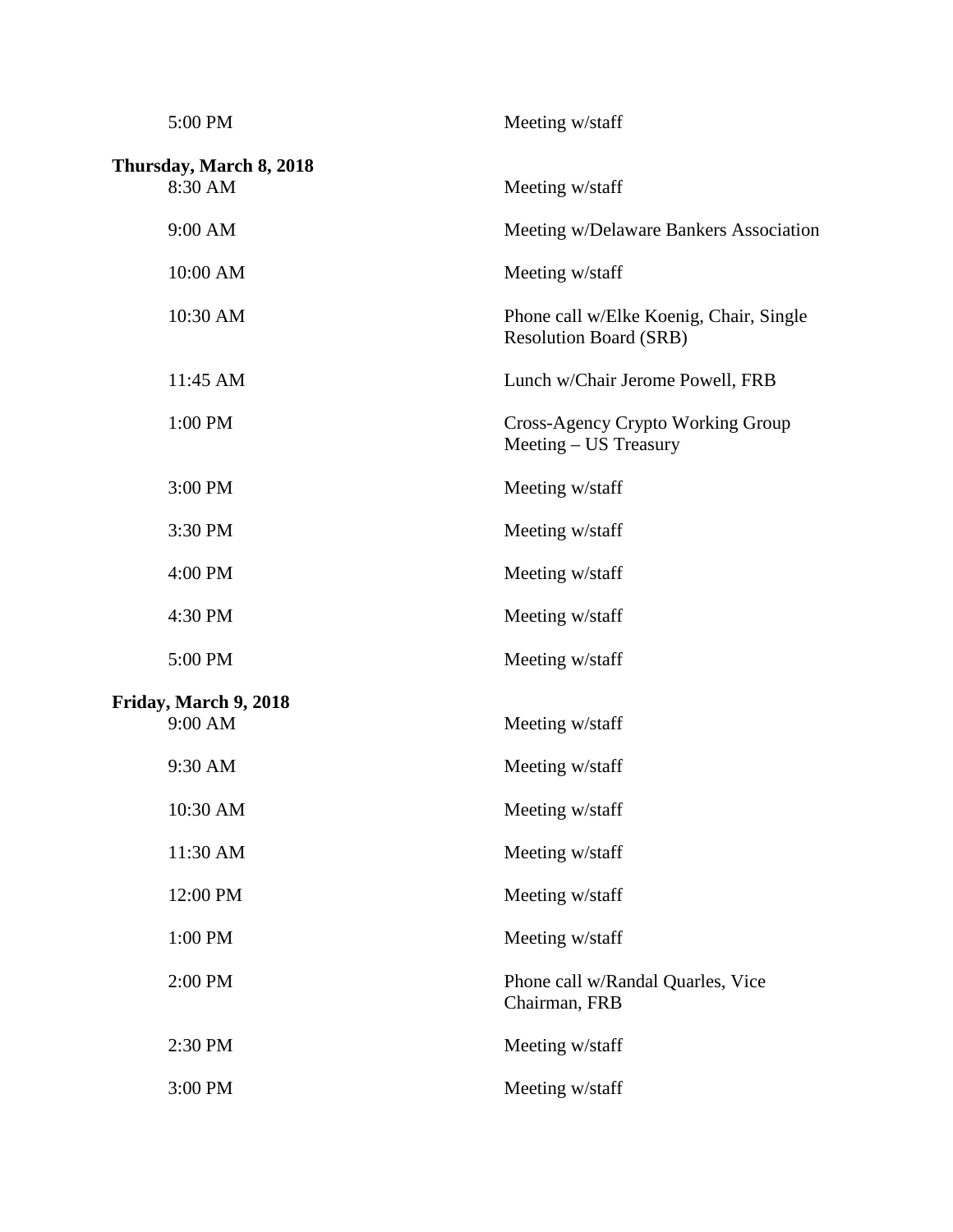| 3:30 PM                           | Phone call w/Tim Massad, Commodity<br><b>Futures Trading Commission</b>                                          |
|-----------------------------------|------------------------------------------------------------------------------------------------------------------|
| 4:00 PM                           | Meeting w/staff                                                                                                  |
| 4:30 PM                           | Meeting w/staff                                                                                                  |
| Monday, March 12, 2018<br>8:00 AM | <b>Breakfast w/Chuck Bowsher</b>                                                                                 |
| 10:30 AM                          | Meeting w/staff                                                                                                  |
| 11:00 AM                          | Meeting w/FDIC Vice Chairman Hoenig                                                                              |
| 12:00 PM                          | Meeting w/staff                                                                                                  |
| 12:30 PM                          | Meeting w/staff                                                                                                  |
| 1:00 PM                           | Meeting w/staff                                                                                                  |
| 1:30 PM                           | Phone call w/Joseph Otting, Comptroller,<br><b>OCC</b>                                                           |
| 2:00 PM                           | Phone call w/Sir Jon Cunliffe, Deputy<br>Governor, Bank of England                                               |
| 3:00 PM                           | Meeting w/staff                                                                                                  |
| 4:00 PM                           | <b>Financial Banking Information</b><br>Infrastructure Committee (FBIIC) Senior<br>Leaders Meeting - US Treasury |
| 5:00 PM                           | President's Working Group (PWG) Meeting<br>- US Treasury                                                         |
| Tuesday, March 13, 2018           |                                                                                                                  |
| 9:00 AM                           | Meeting w/staff                                                                                                  |
| 9:30 AM                           | Meeting w/staff                                                                                                  |
| 10:00 AM                          | Meeting w/staff                                                                                                  |
| 11:00 AM                          | Meeting w/staff                                                                                                  |
| 12:00 PM                          | Lunch w/Paul Nash                                                                                                |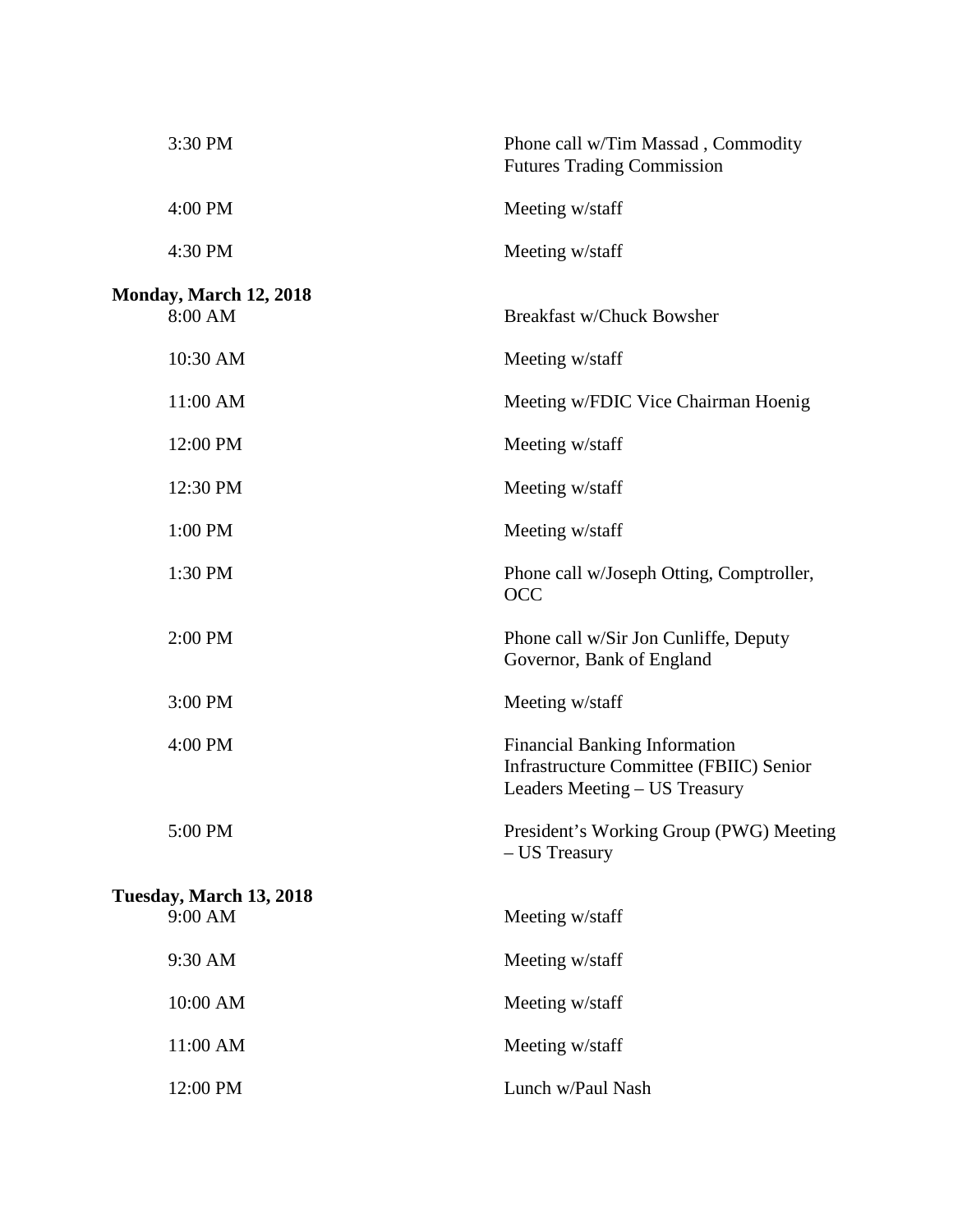| 5:00 PM                              | Meeting w/staff                                      |
|--------------------------------------|------------------------------------------------------|
| Wednesday, March 14, 2018<br>8:00 AM | Breakfast w/OCC & FRB at FRB                         |
| 10:00 AM                             | Meeting w/staff                                      |
| 10:30 AM                             | Meeting w/staff                                      |
| 11:00 AM                             | Meeting w/staff                                      |
| 11:30 AM                             | Meeting w/staff                                      |
| 2:00 PM                              | Meeting w/staff                                      |
| 4:00 PM                              | Meeting w/staff                                      |
| Thursday, March 15, 2018<br>9:00 AM  | Meeting w/staff                                      |
| 11:00 AM                             | Meeting w/staff                                      |
| 12:30 PM                             | Meeting w/staff                                      |
| 2:00 PM                              | Meeting w/staff                                      |
| 4:00 PM                              | Meeting w/staff                                      |
| 4:30 PM                              | Meeting w/staff                                      |
| Friday, March 16, 2018<br>10:30 AM   | Meeting w/staff                                      |
| 11:00 AM                             | Meeting w/staff                                      |
| 12:00 PM                             | Meeting w/staff                                      |
| 12:30 PM                             | Lunch w/Randal Quarles, Vice Chairman,<br><b>FRB</b> |
| 2:00 PM                              | Meeting w/Jelena McWilliams, Chairman<br>confirmed   |
| 4:00 PM                              | Phone call w/Andrew Olmem, White House               |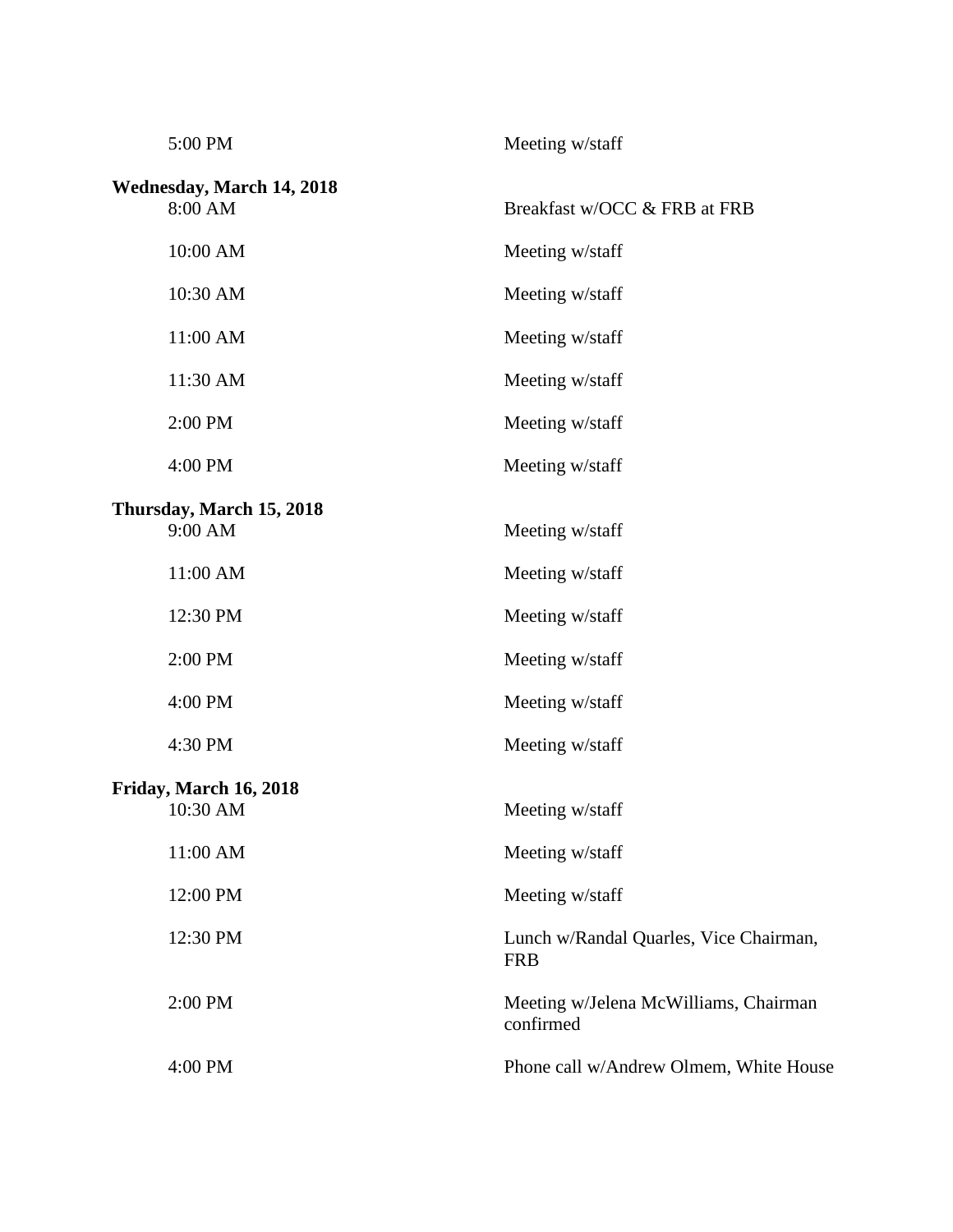| 5:00 PM                   | Meeting w/staff                                                                |
|---------------------------|--------------------------------------------------------------------------------|
| 5:30 PM                   | Phone call w/Kipp Kranbuhl, Deputy<br><b>Assistant Secretary – US Treasury</b> |
| Monday, March 19, 2018    |                                                                                |
| 11:00 AM                  | Meeting w/staff                                                                |
| 12:00 PM                  | Lunch w/Eric Spitler                                                           |
| 2:00 PM                   | Meeting w/staff                                                                |
| 3:30 PM                   | Meeting w/staff                                                                |
| 4:30 PM                   | Meeting w/staff                                                                |
| Tuesday, March 20, 2018   |                                                                                |
| 10:00 AM                  | FDIC Board of Directors Meeting                                                |
| 12:00 PM                  | Lunch w/Henry Von Kohorn                                                       |
| 1:30 PM                   | Meeting w/staff                                                                |
| 2:00 PM                   | Meeting w/staff                                                                |
| 2:30 PM                   | Meeting w/staff                                                                |
| 3:00 PM                   | Meeting w/staff                                                                |
| Wednesday, March 21, 2018 |                                                                                |
| 9:00 AM                   | Meeting w/staff                                                                |
| 11:00 AM                  | Meeting w/staff                                                                |
| Thursday, March 22, 2018  |                                                                                |
| 9:30 AM                   | Meeting w/staff                                                                |
| 11:30 AM                  | Meeting w/staff                                                                |
| 1:00 PM                   | Meeting w/staff                                                                |
| 2:00 PM                   | Meeting w/staff                                                                |
| 3:00 PM                   | Meeting w/staff                                                                |
| 4:30 PM                   | Phone call w/Mick Mulvaney, Acting<br>Director, CFPB                           |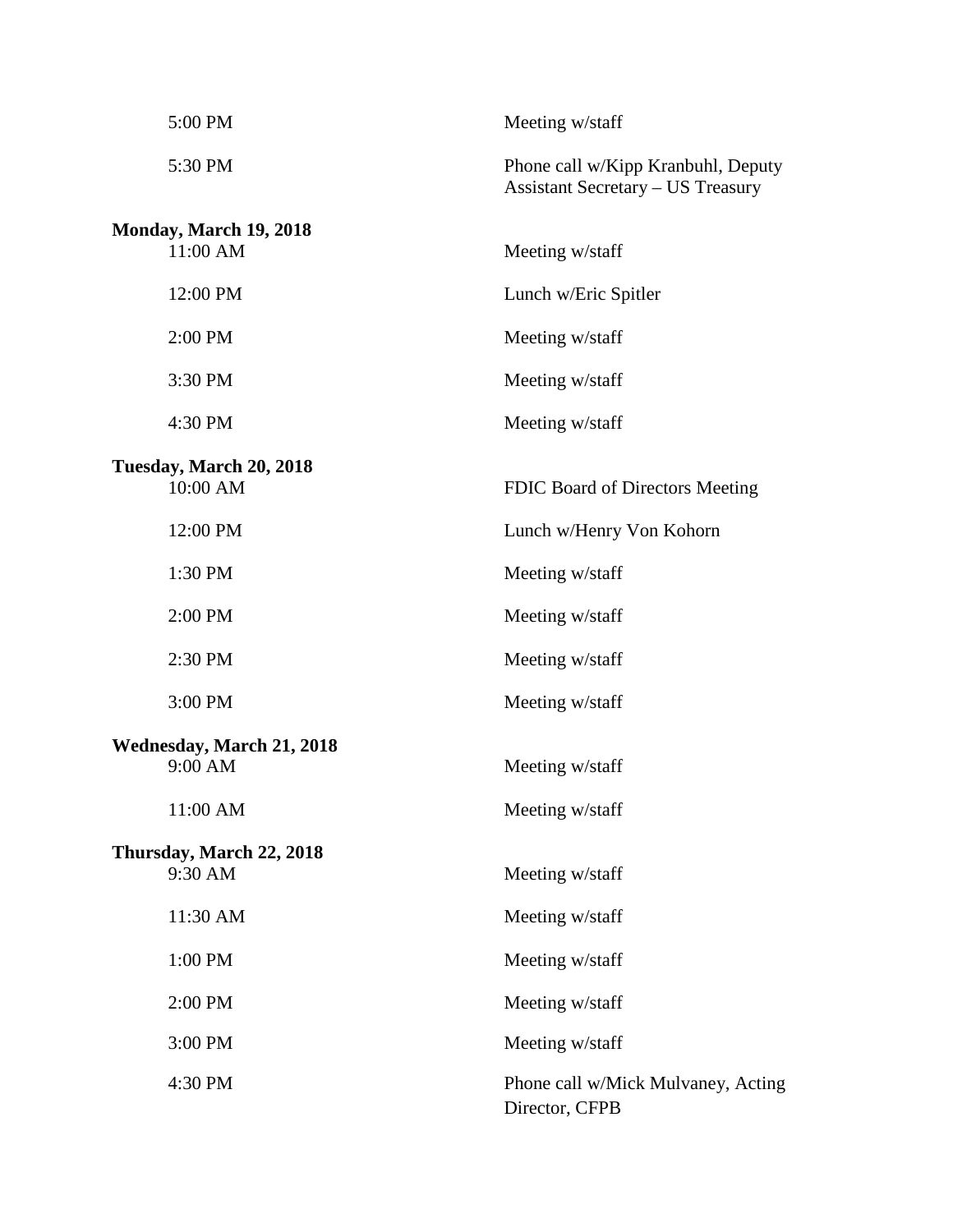| 5:00 PM                             | Meeting w/staff                                                                                                            |
|-------------------------------------|----------------------------------------------------------------------------------------------------------------------------|
| Friday, March 23, 2018<br>$9:00$ AM | Meeting w/staff                                                                                                            |
| 10:00 AM                            | Phone call w/Andrew Olmem, White House                                                                                     |
| 11:00 AM                            | Phone call w/OCC & FRB                                                                                                     |
| 11:30 AM                            | Phone call w/Kipp Kranbuhl, Deputy<br><b>Assistant Secretary - US Treasury</b>                                             |
| 12:00 PM                            | Meeting w/staff                                                                                                            |
| 1:30 PM                             | Phone call w/Chairman Ginacarlo, CFTC;<br>Vice Chairman Quarles, FRB; Comptroller<br>Otting, OCC and Chairman Clayton, SEC |
| 2:00 PM                             | Meeting w/staff                                                                                                            |
| 2:30 PM                             | Meeting w/staff                                                                                                            |
| 3:30 PM                             | Meeting w/staff                                                                                                            |
| Monday, March 26, 2018<br>10:30 AM  | Meeting w/staff                                                                                                            |
| 12:00 PM                            | Lunch w/FDIC Vice Chairman Hoenig                                                                                          |
| 1:30 PM                             | Remarks at Marymount University                                                                                            |
| 3:30 PM                             | Meeting w/staff                                                                                                            |
| 4:00 PM                             | Meeting w/staff                                                                                                            |
| 4:30 PM                             | Meeting w/staff                                                                                                            |
| Tuesday, March 27, 2018<br>8:30 AM  | Breakfast w/Sir Paul Tucker, Center for<br>European Studies at Harvard University                                          |
| 10:00 AM                            | Federal Financial Institutions Examination<br>Council (FFIEC) Meeting                                                      |
| 12:00 PM                            | Meeting w/staff                                                                                                            |